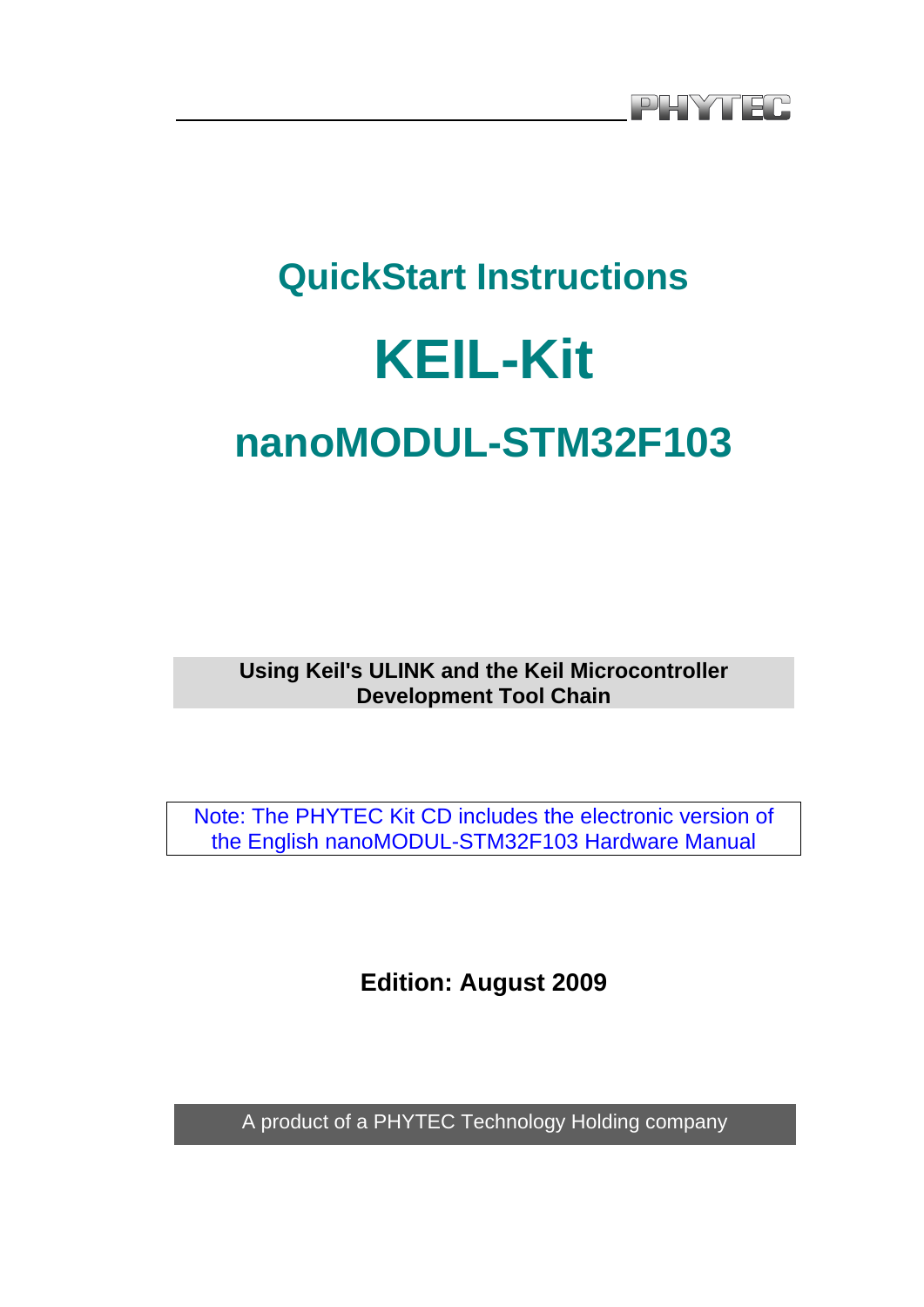In this manual are descriptions for copyrighted products that are not explicitly indicated as such. The absence of the trademark  $(\text{TM})$  and copyright  $(\text{C})$  symbols does not imply that a product is not protected. Additionally, registered patents and trademarks are similarly not expressly indicated in this manual.

The information in this document has been carefully checked and is believed to be entirely reliable. However, PHYTEC Messtechnik GmbH assumes no responsibility for any inaccuracies. PHYTEC Messtechnik GmbH neither gives any guarantee nor accepts any liability whatsoever for consequential damages resulting from the use of this manual or its associated product. PHYTEC Messtechnik GmbH reserves the right to alter the information contained herein without prior notification and accepts no responsibility for any damages which might result.

Additionally, PHYTEC Messtechnik GmbH offers no guarantee nor accepts any liability for damages arising from the improper usage or improper installation of the hardware or software. PHYTEC Messtechnik GmbH further reserves the right to alter the layout and/or design of the hardware without prior notification and accepts no liability for doing so.

© Copyright 2009 PHYTEC Messtechnik GmbH, D-55129 Mainz.

Rights - including those of translation, reprint, broadcast, photomechanical or similar reproduction and storage or processing in computer systems, in whole or in part are reserved. No reproduction may be made without the explicit written consent from PHYTEC Messtechnik GmbH.

|                              | <b>EUROPE</b>                                                                           | <b>NORTH AMERICA</b>                                                                                     |
|------------------------------|-----------------------------------------------------------------------------------------|----------------------------------------------------------------------------------------------------------|
| Address:                     | PHYTEC Technologie Holding AG<br>Robert-Koch-Str. 39<br>D-55129 Mainz<br><b>GERMANY</b> | <b>PHYTEC America LLC</b><br>203 Parfitt Way SW, Suite G100<br>Bainbridge Island, WA 98110<br><b>USA</b> |
| Ordering<br>Information:     | +49 (800) 0749832<br>order@phytec.de                                                    | 1 (800) 278-9913<br>sales@phytec.com                                                                     |
| <b>Technical</b><br>Support: | +49 (6131) 9221-31<br>support@phytec.de                                                 | 1 (800) 278-9913<br>support@phytec.com                                                                   |
| Fax:                         | +49 (6131) 9221-33                                                                      | 1 (206) 780-9135                                                                                         |
| Web Site:                    | http://www.phytec.de                                                                    | http://www.phytec.com                                                                                    |

2<sup>nd</sup> Edition: August 2009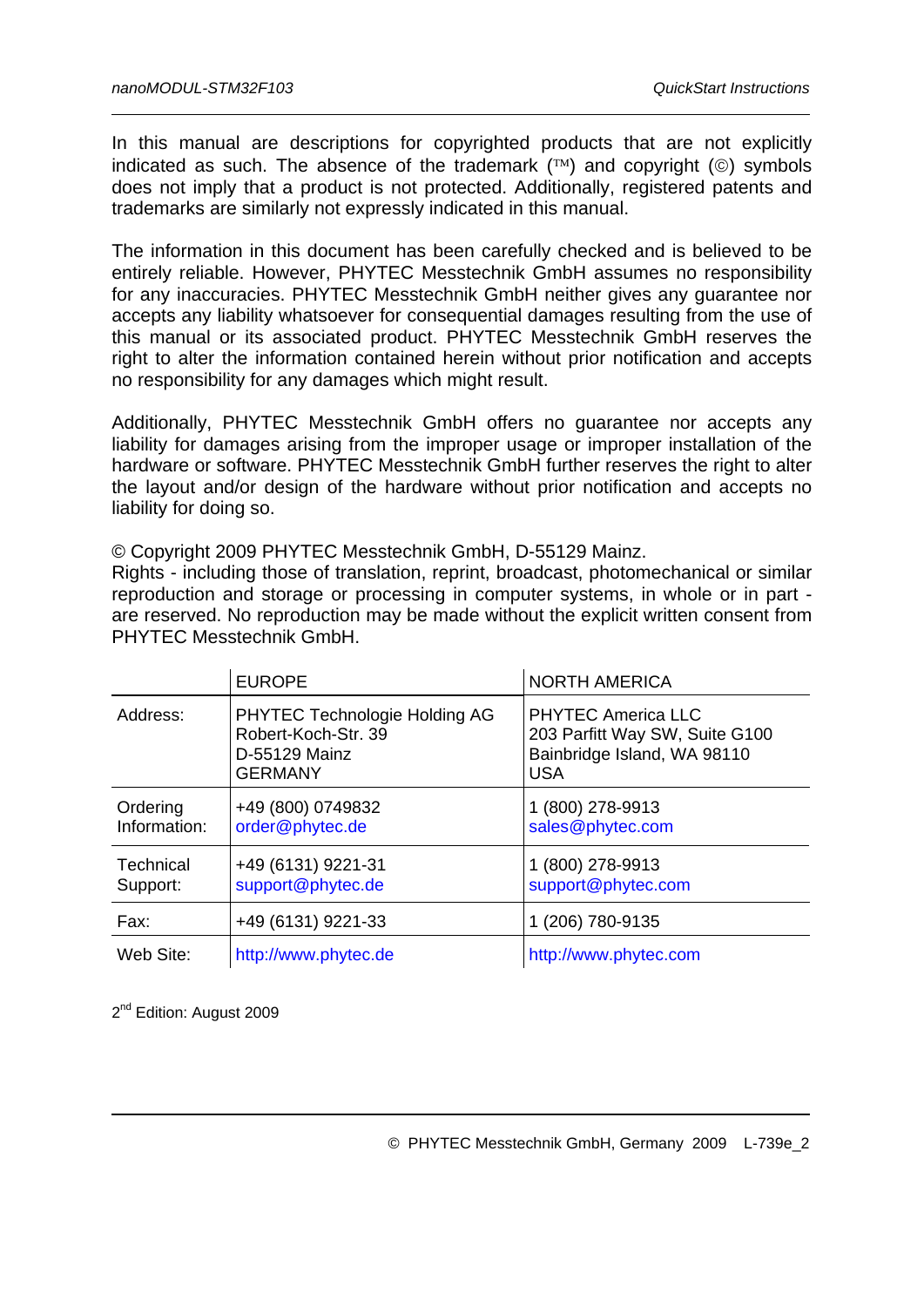| $\mathbf 1$    |                  |       |                                                         |  |
|----------------|------------------|-------|---------------------------------------------------------|--|
|                | 1.1              |       |                                                         |  |
|                | 1.2 <sub>1</sub> |       |                                                         |  |
| 2              |                  |       |                                                         |  |
|                | 2.1              |       |                                                         |  |
|                | $2.2^{\circ}$    |       |                                                         |  |
|                | 2.3              |       |                                                         |  |
|                | 2.4              |       |                                                         |  |
| 3              |                  |       |                                                         |  |
|                | 3.1              |       |                                                         |  |
|                |                  | 3.1.1 | Installing Documentation from PHYTEC Kit CD 4           |  |
|                |                  | 3.1.2 | Installing Keil Microcontroller Development Tools 5     |  |
|                | 3.2              |       |                                                         |  |
|                | 3.3              |       |                                                         |  |
|                |                  | 3.3.1 |                                                         |  |
|                |                  | 3.3.2 | Start the Debugger and Download to nanoMODUL 9          |  |
| $\overline{4}$ |                  |       |                                                         |  |
|                | 4.1              |       |                                                         |  |
|                | 4.2              |       |                                                         |  |
|                |                  |       |                                                         |  |
| 5              |                  |       |                                                         |  |
|                |                  |       | 5.1 Loading the Blinky Application to internal Flash 16 |  |
| 6              |                  |       |                                                         |  |
|                |                  |       |                                                         |  |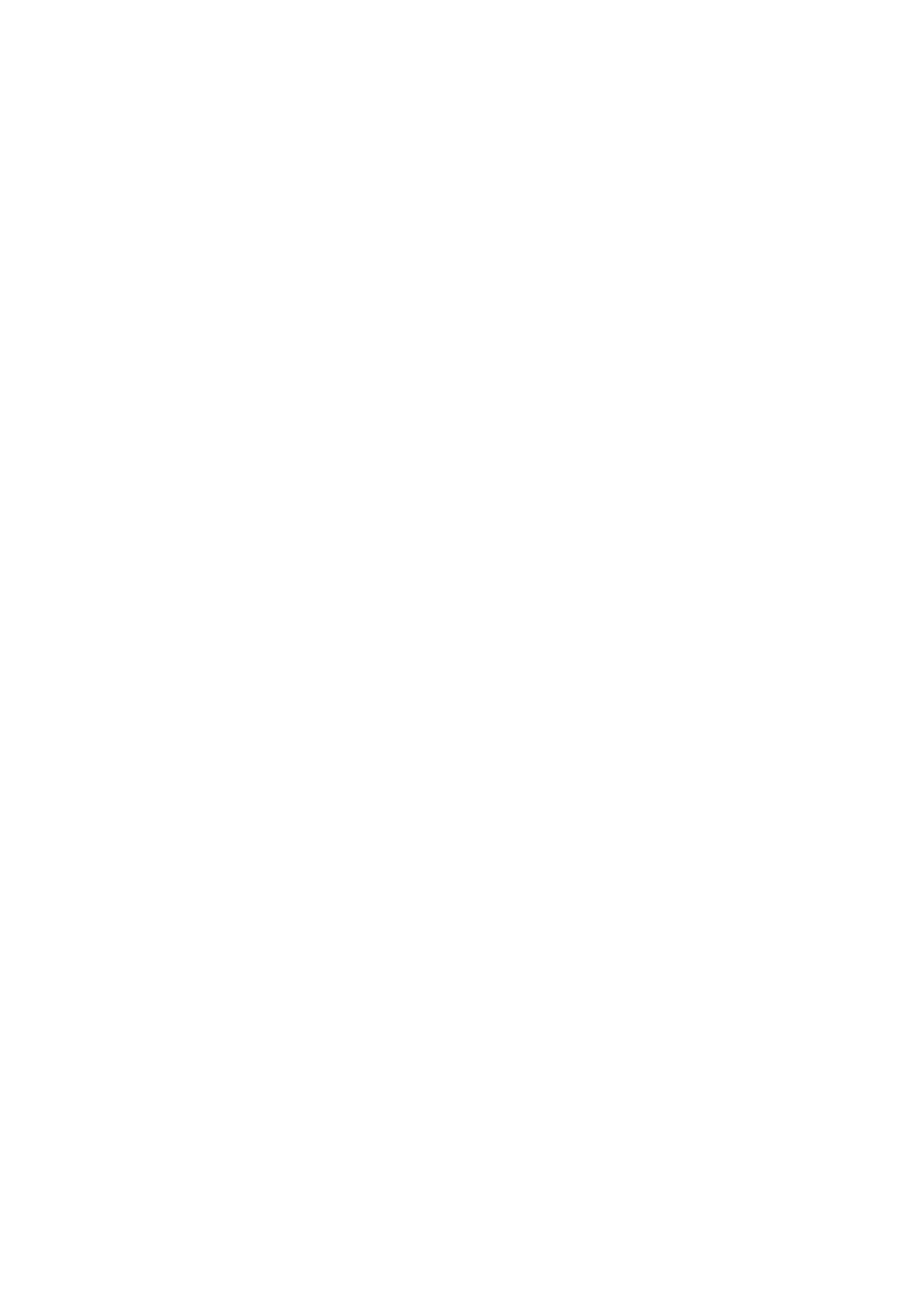# <span id="page-4-0"></span>1 Introduction to the Rapid Development Kit

The nanoMODUL-STM32F103 module is designed to be plugged into a PHYTEC Carrier Board. The PHYTEC Carrier Board contains the I/O connectors as well as any other interface circuitry not provided on the nanoMODUL module itself. The nanoMODUL module, combined with the PHYTEC Carrier Board, provides a platform to jump start embedded designs and propel concept to prototype and finished product.

Each PHYTEC Rapid Development Kit contains an nanoMODUL-STM32F103 module mounted on an applicable Carrier Board, cables, power supply, printed schematics, applicable evaluation software development tool CDs, and the PHYTEC Kit CD. The PHYTEC Kit CD-ROM provides this QuickStart guide, complete electronic documentation and demo programs.

#### 1.1 Rapid Development Kit Documentation

This Rapid Development Kit (RDK) includes the following documentation on the enclosed PHYTEC Kit CD:

- the PHYTEC nanoMODUL-STM32F103 Hardware Manual
- controller User's Manuals and Data Sheets
- this QuickStart Instruction

#### 1.2 Overview of this QuickStart Instruction

This QuickStart Instruction provides a general kit description, as well as software installation hints and example programs. It is structured as follows:

- 1. The *"Getting Started"* section describes how to interface the nanoMODUL-STM32F103 target hardware to a host PC and uses the *Blinky* example project to demonstrate the download of user code to the internal Flash using the Keil ULINK and Keil RealView Microcontroller Development Tools.
- 2. The *"Debugging"* section introduces the main debugging features using a new target within the *Blinky* example project and uses the *Blinky* example project to demonstrate the download of user code to the external SDRAM using the Keil ULINK and Keil Microcontroller Development Tools.
- 3. The *"Getting More Involved"* section provides instructions for creating a new project with the *Blinky* project as a template.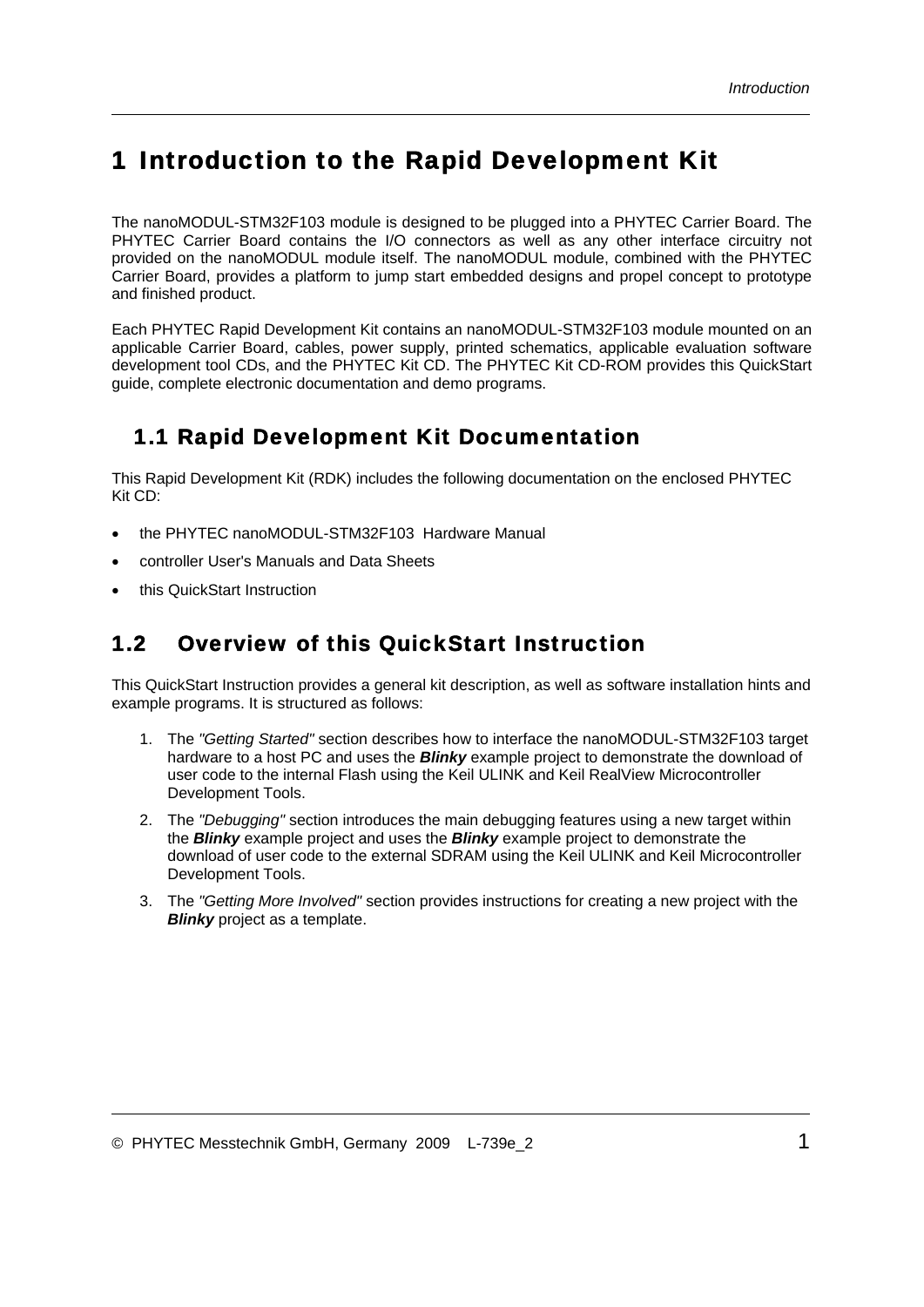# <span id="page-5-0"></span>2 System Description

#### 2.1 Hardware Description

The following PHYTEC hardware components are included in the nanoMODUL-STM32F103 Keil Rapid Development Kit (part number KNM-103-KEIL) and are necessary for completing the instructions in this QuickStart instruction:

- the PHYTEC nanoMODUL-STM32F103 (NM-103)
- the nanoMODUL-STM32F103 Carrier Board (NM-999)
- AC adapter supplying 12V
- Serial cable
- USB Standard A to B cable
- Hard copy schematics
- Keil ULINK2 JTAG-USB adapter<sup>[1](#page-5-1)</sup>
- PHYTEC Kit CD
- Keil Microcontroller Development Tools Evaluation CD

#### 2.2 Host System Requirements

- This QuickStart guide will require the installation of Keil ARM/µVision3 software development tool chain
- Operating System: Windows 2000, Windows XP or Windows Vista
- CPU architecture: Any x86 32-bit or 64-bit (x64: AMD64 or Intel EM64T) processor
- 60 MB Free Hard Disk Space
- 128 MB of RAM

1

<span id="page-5-1"></span><sup>1 :</sup> The Keil ULINK2 is included in the Rapid Development Kit version with the part number KPCM-044-KEIL.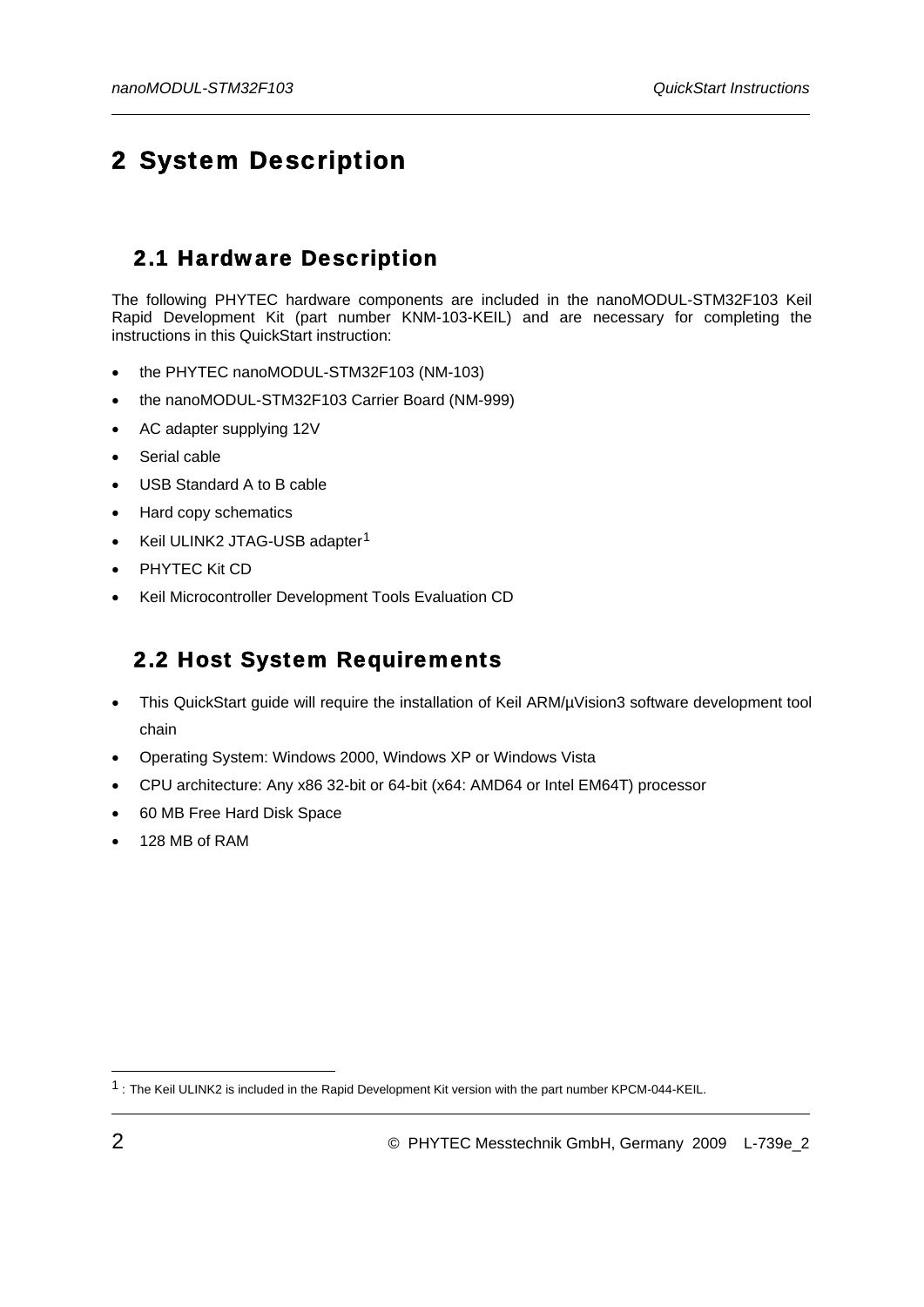#### <span id="page-6-0"></span>2.3 The PHYTEC nanoMODUL-STM32F103

The nanoMODUL-STM32F103 is an CORTEX M3 based, small form factor, OEMable module populated with the ST-Microelectronics STM32F103ZE controller. Rich peripherals such as USB Client, make this module the ideal candidate for embedded applications requiring high performance and low power consumption. Other chip-level features include 3 x 12-bit ADCs with up to 16 channels, 2 channels 12-bit DAC, 2 UART's, SPI, I2C, a real-time clock with a separate power domain, and NAND Flash. These features make the devices particularly suitable for automotive and industrial control applications as well as medical systems.

Please refer to the nanoMODUL-STM32F103 Hardware Manual for specific information on boardlevel features, jumper configuration, memory mapping, pin layout, and Carrier Board features.

## 2.4 Keil RealView Microcontroller Development Kit

The Keil RealView Microcontroller Development Tools for ARM7, ARM9, and Cortex-M3 microcontrollers are easy to learn and use, yet powerful enough for the most demanding embedded applications. The RealView C/C++ compiler supports all ARM-compatible devices including the ST-Microelectronics STM32F103 device. For a complete list of supported ARM derivatives go to:

#### <http://www.keil.com/arm/chips.asp>

µVision3, the latest version of Keil's popular IDE, combines project management, source code editing, program debugging, and Flash programming in a single, powerful environment. This QuickStart provides an overview of the most commonly used µVision3 features. For more information on Keil ARM/µVision3 tools visit their website at:

<http://www.keil.com/arm/>

For more information and example updates, please refer to the following sources:



[http://www.phytec.com](http://www.phytec.com/) - or - [http://www.phytec.de](http://www.phytec.de/) [support@phytec.com](mailto:support@phytec.com) - or - [support@phytec.de](mailto:support@phytec.de)



[http://www.keil.com](http://www.keil.com/) [support@keil.com](mailto:support@keil.com)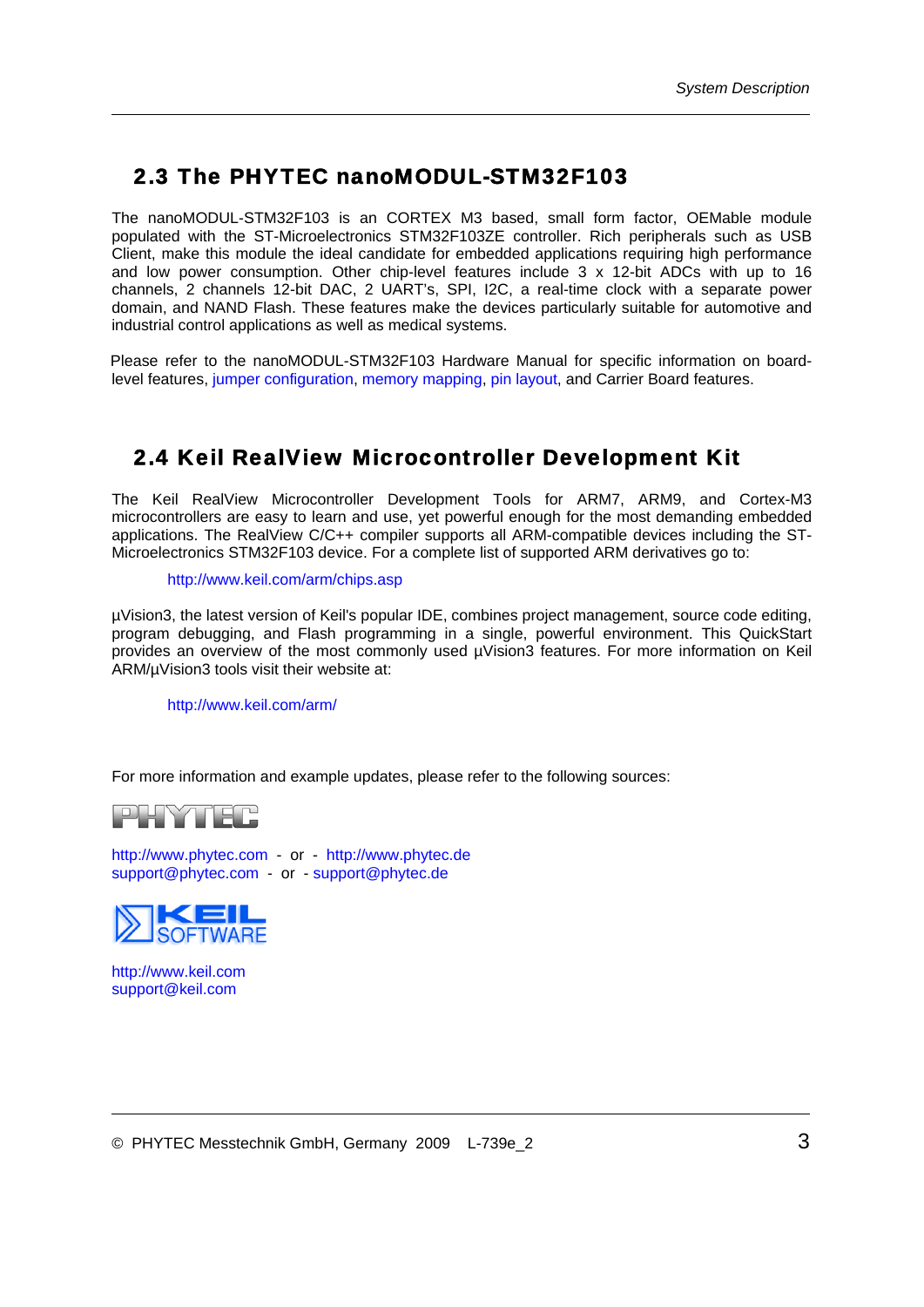# <span id="page-7-0"></span>3 Getting Started

What you will learn with this Getting Started example:

- installing Rapid Development Kit software
- interfacing the nanoMODUL-STM32F103, mounted on the Carrier Board, to a host-PC using the Keil ULINK2
- downloading example user code to the nanoMODUL-STM32F103 internal flash.

## 3.1 Installing Rapid Development Kit Software

#### 3.1.1 Installing Documentation from PHYTEC Kit CD

The PHYTEC Kit CD installs documentation, datasheets, and demo files for the nanoMODUL-STM32F103. When you insert the PHYTEC Kit CD into the CD-ROM drive of your host-PC, the CD should automatically launch a setup program. Otherwise the setup program (setup.exe) can be manually executed from the root of the CD.

- 1. Insert the PHYTEC Kit CD.
- 2. On the *Welcome to the nanoMODUL-STM32F103 Product CD Setup* window, select **Next** to continue.
- 3. Keep *C:\PHYTEC\nanoMODUL-STM32F103* as the installation path and select **Next** to continue.
- 4. Keep *nanoMODUL-STM32F103* as the Program Folder and select **Next** to install.
- 5. After the installation process is complete, select **Finish**.

The PHYTEC Kit CD installation path is *C:*\PHYTEC\nanoMODUL-STM32F103 and the following five subfolders are located within the nanoMODUL-STM32F103 directory:

**AppNotes** – This folder is empty.

**Datasheets** – This folder contains product related datasheets.

**extended Files** – This folder contains the STMicroelectronics STM32 Function Library.

**Keil-Kit** – This folder contains this Quickstart Manual and the demo software.

**Manual** – This folder contains the hardware manual.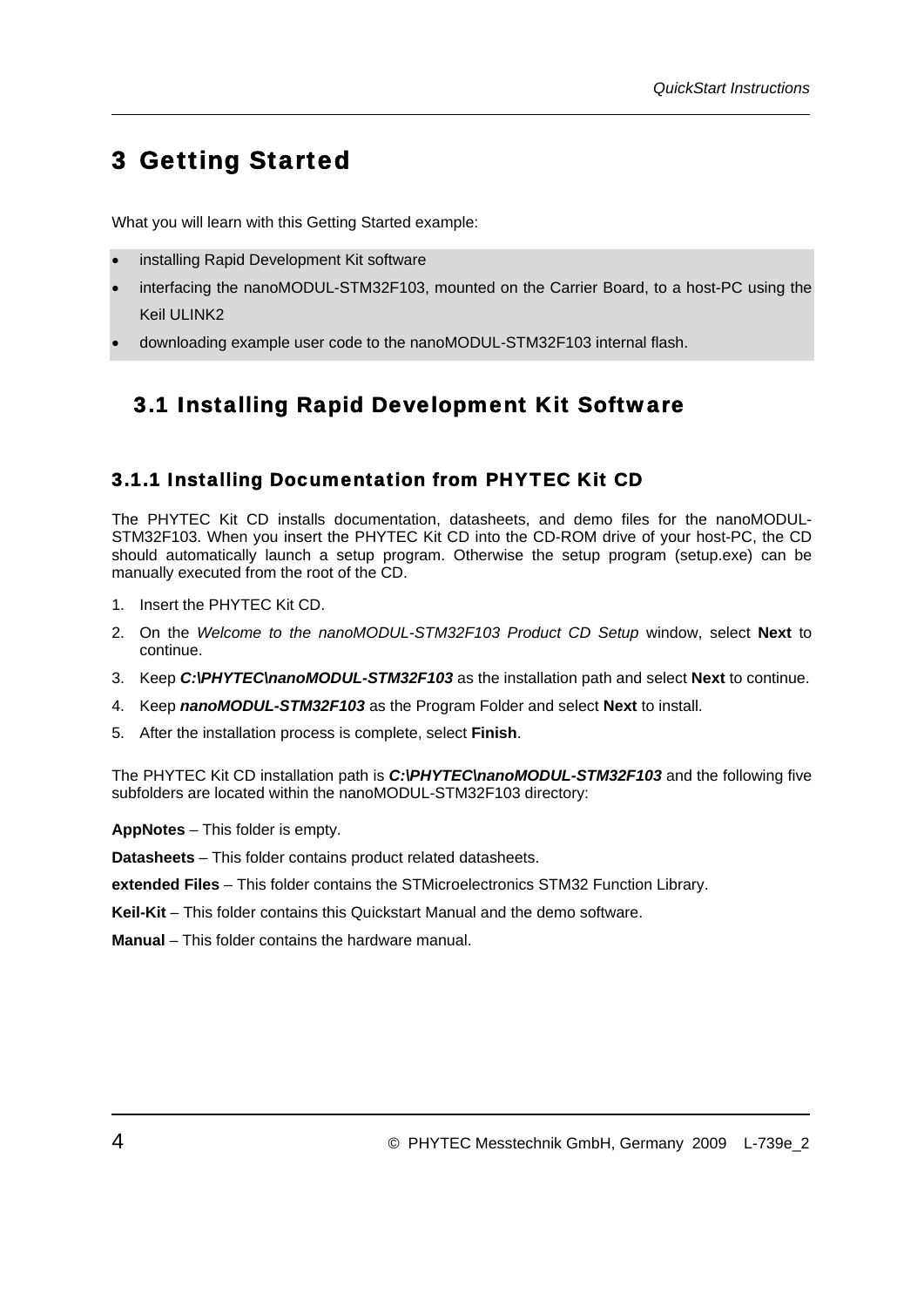#### <span id="page-8-1"></span><span id="page-8-0"></span>3.1.2 Installing Keil Microcontroller Development Tools

When you insert the Keil Microcontroller Development Tools CD into the CD-ROM drive of your host-PC, the CD should automatically launch a setup program that installs the required software. Otherwise the setup program (.exe) can be manually executed from the root folder of the CD.

- Install the Keil ARM Evaluation tools, from the enclosed Keil Microcontroller Development Tools CD, following the steps indicated in the install procedure.
- Alternately, the Keil ARM Evaluation tools can be installed from:

<https://www.keil.com/demo/eval/arm.htm>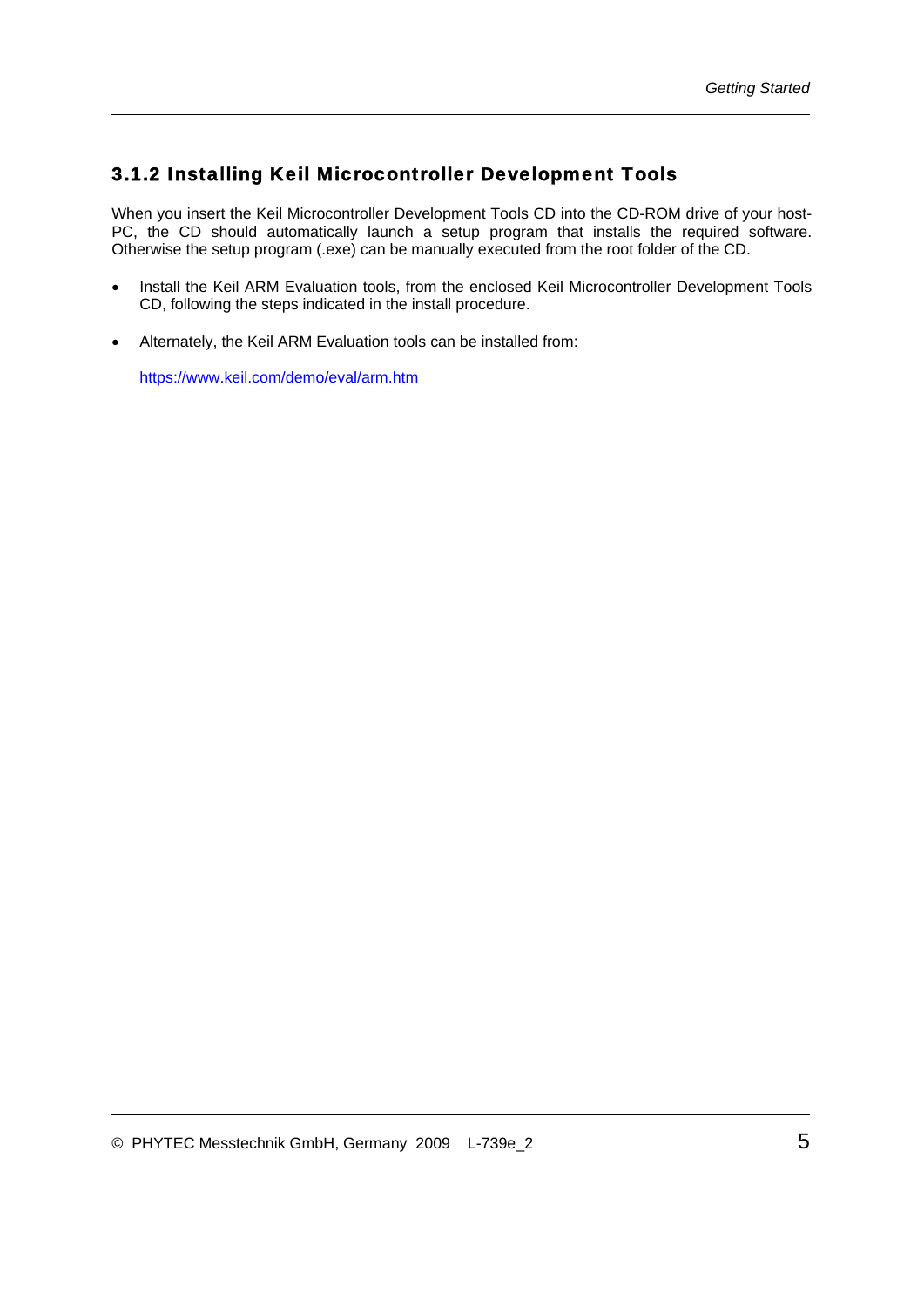#### <span id="page-9-0"></span>3.2 Interfacing the nanoMODUL-STM32F103 to a Host-PC

<span id="page-9-1"></span>Connecting the nanoMODUL-STM32F103, mounted on the nanoMODUL-STM32F103 Carrier Board, to your computer is simple.

- Ensure proper jumper settings on the nanoMODUL-STM32F103 Carrier Board as indicated in the nanoMODUL-STM32F103 Hardware Manual.
- Connect the 2.54 mm pitch ribbon cable from the Keil ULINK2 JTAG adapter to the JTAG connector on the nanoMODUL Carrier Board.



- Connect the USB end of the ULINK JTAG adapter to the USB port of your host-PC using the included USB cable.
- Connect the included 12V power adapter to the power sockets X24V and X24VIO and be shure you take the right polarity as marked with + and – on the carrier board.
- Several red LEDs should light. This indicates that proper voltage is supplied to the nanoMODUL and Carrier Board.
- The nanoMODUL and Carrier Board should now be properly connected to a host PC via the Keil ULINK. You are now ready to use the Keil Development Tools to establish communication between the host-PC and target hardware.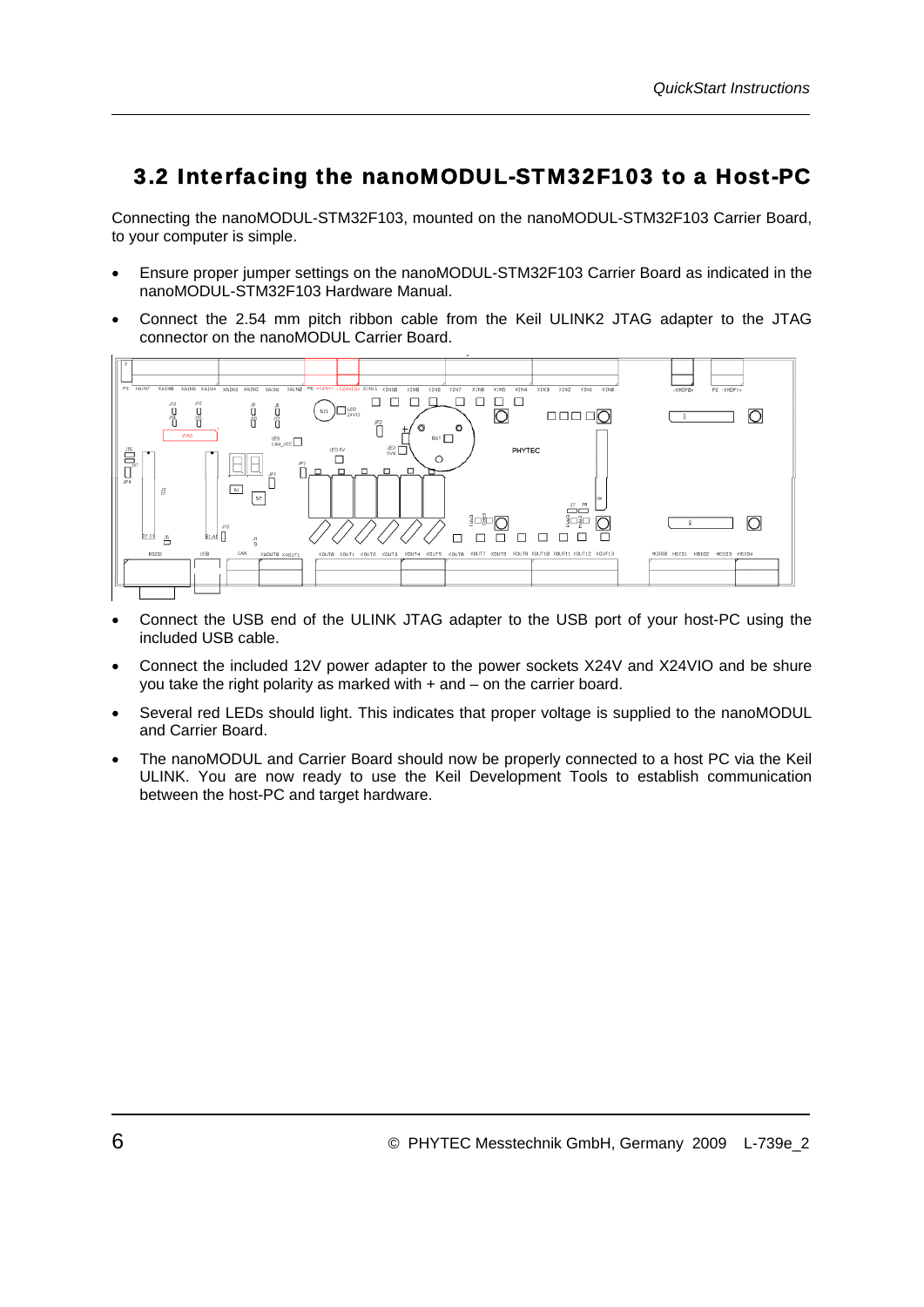## <span id="page-10-0"></span>3.3 Downloading Blinky Example Code with μVision3

The μVision3 evaluation software development tool chain should have been installed as described in section [3.1.2.](#page-8-1)

• Start the tool chain by selecting Keil μVision3 from within the programs group: *Start \ Programs \ Keil* μ*Vision3* or by double-clicking on the Keil μVision3 icon on your desktop.

After you start μVision3, the window shown below appears. From this window you can create projects, edit files, configure tools, assemble, link and start the debugger. Close all projects that might be open by selecting *Project \ Close Project*.



The **Blinky** project, when executed, manipulates a user LED on the nanoMODUL. The **Blinky** example contains one target:

− **nanoModul-STM32F103**: configured for on-chip flash

**Open Blinky project by selecing** *Project / Open Project* from the μVision3 menu *and browse to C:\PHYTEC\nanoMODUL-STM32F103\Keil-Kit\Quickstart\Demos\Blinky*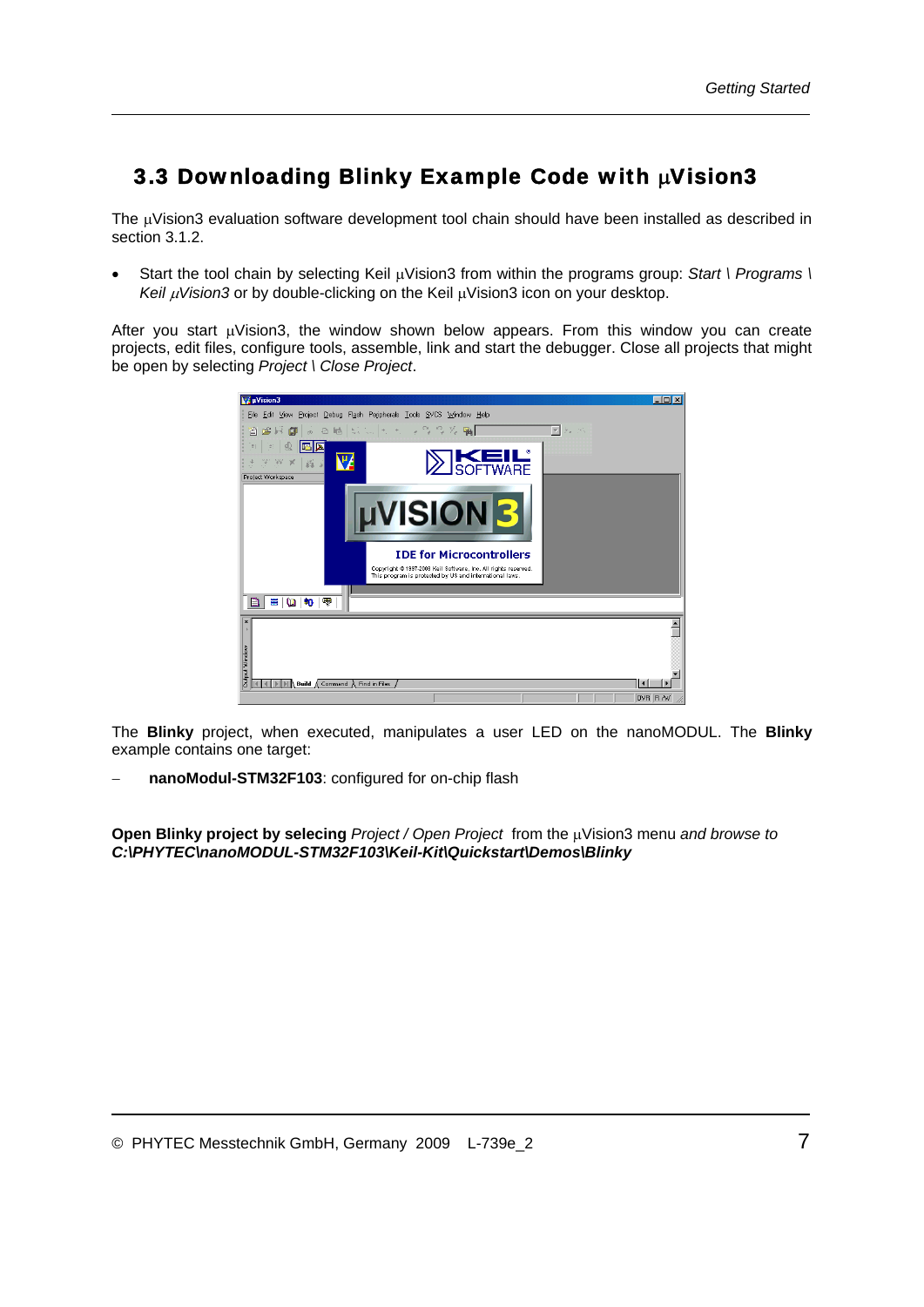Select the **Blinky.Uv2** projectfile and click *Open*.

| Select Project File                                                  |                                              |                              |   |                        | 2x        |
|----------------------------------------------------------------------|----------------------------------------------|------------------------------|---|------------------------|-----------|
|                                                                      | Suchen in: <b>Blinky</b>                     |                              | ▾ | $+$ $E$ of $E$ $\cdot$ |           |
| Zuletzt<br>verwendete D<br>Desktop<br>Eigene Dateien<br>Arbeitsplatz | FWLib<br><b>I</b> List<br>∃obj<br>Blinky.Uv2 |                              |   |                        |           |
| Netzwerkumgeb<br>ung                                                 | Dateiname:                                   |                              |   |                        | Üffnen    |
|                                                                      | Dateityp:                                    | Project Files [".uv2; ".mpw] |   |                        | Abbrechen |

If the *Blinky.c* source file is not already visible in the editor window you can open it by double-clicking on its file name in the project workspace:

|                                                                        | [K] Bleky - pWsion3 - [DC __Products\PCM-PCM-B44 nanoMXXXL-51M32F103\Manuals\Quickstart\Demox\Bleky\Rikely.c] | - 「劇 X                      |
|------------------------------------------------------------------------|---------------------------------------------------------------------------------------------------------------|-----------------------------|
| 13 Ele Gdt View Broad: Debug Flight Peripherals Tools SICS Window Help |                                                                                                               | $\frac{1}{2}$ $\frac{1}{2}$ |
| <b>A &amp; B &amp;</b> & B B D Q (F + A 3 3 % %)                       |                                                                                                               |                             |
| ① 四西県区 W K nanoModul-STM32F103 → 高島田                                   |                                                                                                               |                             |
| <b>Protect Workspace</b>                                               | $ \mathbf{r}$                                                                                                 |                             |
| E E La nanoffodul STROZFS33                                            | <b>to</b><br>$-$ File Name<br>$1$ main.c.                                                                     | Ξ                           |
| <b>El Es Source Ples</b>                                               | m3<br>· Author.<br>: A Marc Driersman / Andrey Voth                                                           |                             |
| <b>H-TO Brings</b>                                                     | 04<br>. Varsion<br>$J$ VI. 0                                                                                  |                             |
| H -G Library Files                                                     | 05<br>$-2$ ata<br>$+11.02.2003$                                                                               |                             |
| <b>R Car System Films</b>                                              | . Description Nein program.<br>DG                                                                             |                             |
|                                                                        | <b>b</b>                                                                                                      |                             |
|                                                                        | $\infty$                                                                                                      |                             |
|                                                                        | <b>DS</b>                                                                                                     |                             |
|                                                                        | 10                                                                                                            |                             |
|                                                                        | Il Winclude "atm32f10x lib.h"                                                                                 |                             |
|                                                                        | Sinclude "nanoModul-57832F103 Config.h"<br>32.<br>13<br>the company of the property of the company of the     |                             |
|                                                                        | 14                                                                                                            |                             |
|                                                                        | 15                                                                                                            |                             |
|                                                                        | 16                                                                                                            |                             |
|                                                                        |                                                                                                               |                             |
|                                                                        | <b>TR</b>                                                                                                     |                             |
|                                                                        |                                                                                                               |                             |
|                                                                        | 20 void Delay(vull nCount);                                                                                   |                             |
|                                                                        | $\frac{1}{2}$                                                                                                 |                             |
|                                                                        | 22                                                                                                            |                             |
|                                                                        | 23                                                                                                            |                             |
|                                                                        | 24                                                                                                            |                             |
|                                                                        | 25<br>" Fanction Name : mein                                                                                  |                             |
|                                                                        | 26<br>P Description - : Main program,                                                                         |                             |
|                                                                        | 27<br>$\rightarrow$ Input<br>: Nome<br>$ 0$ $atput$<br>28<br>: Nome                                           |                             |
|                                                                        | 29<br>- Return<br>: Nome                                                                                      |                             |
|                                                                        | 30                                                                                                            |                             |
|                                                                        | 31 int main (void)                                                                                            |                             |
|                                                                        | $32 - 6$                                                                                                      |                             |
|                                                                        | 33<br>// Configures the System Clocks                                                                         |                             |
|                                                                        | $\overline{\mathcal{M}}$<br>RCC Configuration();                                                              |                             |
|                                                                        | 35                                                                                                            |                             |
|                                                                        | $\overline{\infty}$<br>// Configures Vector Table hase location                                               |                             |
|                                                                        | 37<br><b>NVIC Configuration();</b>                                                                            |                             |
|                                                                        | $\overline{3}$                                                                                                |                             |
|                                                                        | $\overline{\mathbf{39}}$                                                                                      |                             |
|                                                                        | 40<br>// Configures the GPIOs                                                                                 |                             |
|                                                                        | 41<br>GPIO_Configuration();                                                                                   |                             |
|                                                                        | $\mathbf{U}^{\mathcal{P}}$                                                                                    |                             |
|                                                                        |                                                                                                               |                             |
| Bras B. (0). 10 to. 专家                                                 | m<br><b>Birkup</b>                                                                                            |                             |
|                                                                        |                                                                                                               |                             |
|                                                                        |                                                                                                               |                             |
|                                                                        |                                                                                                               |                             |
|                                                                        |                                                                                                               |                             |
|                                                                        |                                                                                                               |                             |
|                                                                        |                                                                                                               |                             |
|                                                                        |                                                                                                               |                             |
|                                                                        |                                                                                                               |                             |
|                                                                        |                                                                                                               |                             |
| E E E D D R Build & Command & Find in Film /                           | i۰                                                                                                            |                             |
|                                                                        | <b>LLIN</b> Corbex Debugger<br>$1:25$ C:1                                                                     | <b>NUM</b><br>E/w           |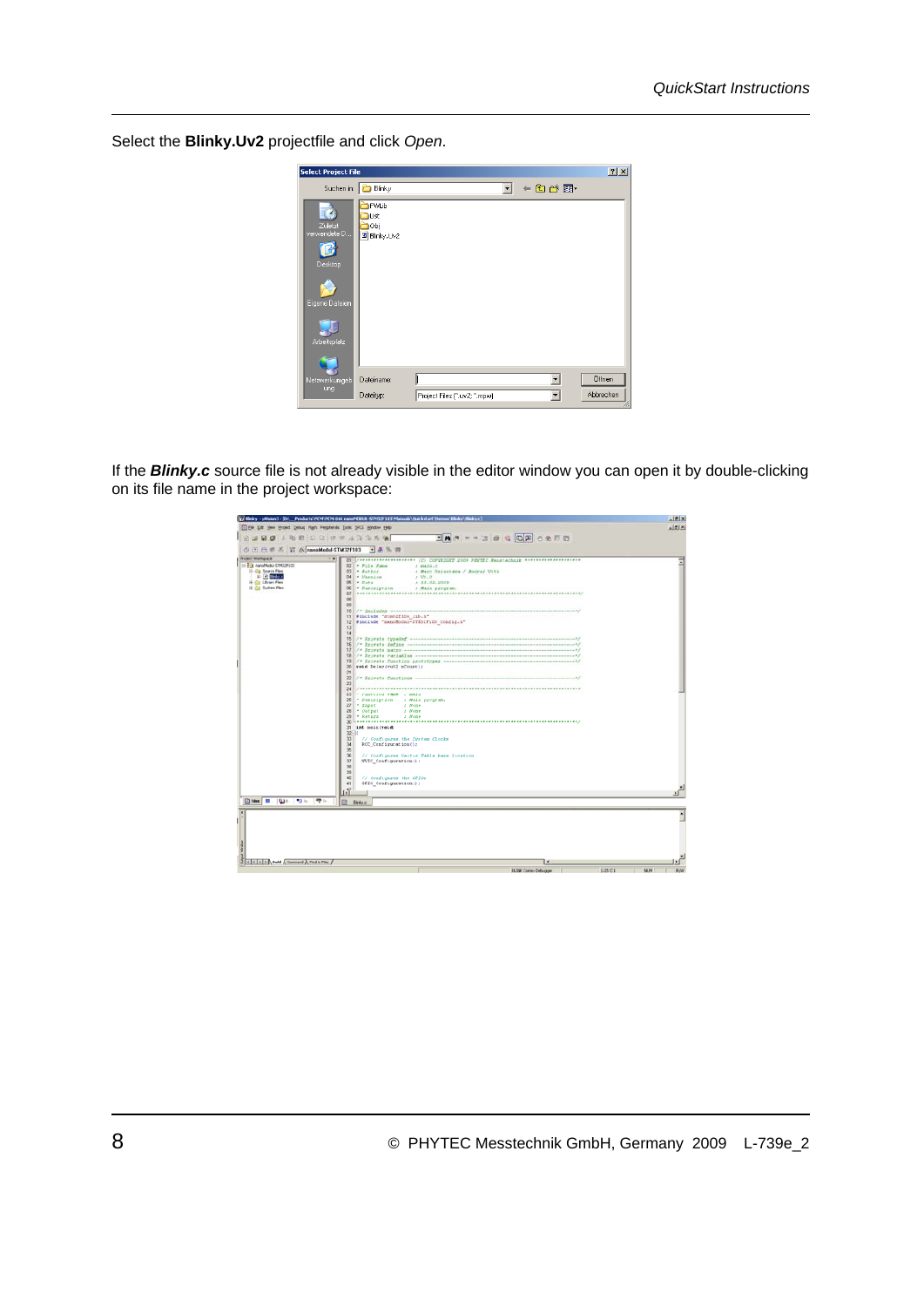#### <span id="page-12-0"></span>3.3.1 Build the Project

- Build the target by either selecting the *Build Target* icon **in the build toolbar or by selecting** *Project / Build target* in the main menu bar.
- If any source file of the project contains any errors, they will be shown in the **Output Window Build** tab. You can use the editor to correct the error(s) in the source code, to save the file and to repeat the build.
- If there are no errors, the code is ready to be downloaded into the internal RAM.

| Build target 'nanoMODUL-STM32F103'                                                                                                          |  |
|---------------------------------------------------------------------------------------------------------------------------------------------|--|
| compiling Blinky.c                                                                                                                          |  |
| compiling stm32f10x gpio.c                                                                                                                  |  |
| compiling $stm32f10x$ it.c                                                                                                                  |  |
| compiling stm32f10x flash.c                                                                                                                 |  |
|                                                                                                                                             |  |
| s compiling stm32f10x_nvic.c<br>formpiling stm32f10x_rcc.c<br>s compiling nanofbddul-3TH32F103_Config.c<br>agapmhling anofbddul-3TH32F10x.s |  |
|                                                                                                                                             |  |
|                                                                                                                                             |  |
| $\frac{1}{2}$   $\leq$   $\leq$   $\geq$   $\geq$   Build $\wedge$ Command $\wedge$ Find in Files /                                         |  |

#### 3.3.2 Start the Debugger and Download to nanoMODUL

- To start the µVision3 debug environment, click the debugger icon  $\mathbb{Q}$  on the µVision3 toolbar or select Debug / Start/Stop Debug Session from the main menu bar.
- While using the µVision3 Evaluation Tools, the following warning will appear. Please select *OK* and continue.



• You will see a blue status bar from left to right at the bottom of your screen indicating the download process of the debug program.

If a problem occurs during data transfer, an error message will be displayed. If "No JTAG Devices Found" error should occur, make sure the target hardware is properly connected to a power supply and the host-PC using the Keil ULINK device (*refer to section [3.2](#page-9-1)*).

If the data transfer was successful, a screen similar to the one shown below will appear. The *Project Workspace* window changes to the *Register* page. The debug toolbar is also displayed. In the lower part of the debug screen you will see the *Command* window.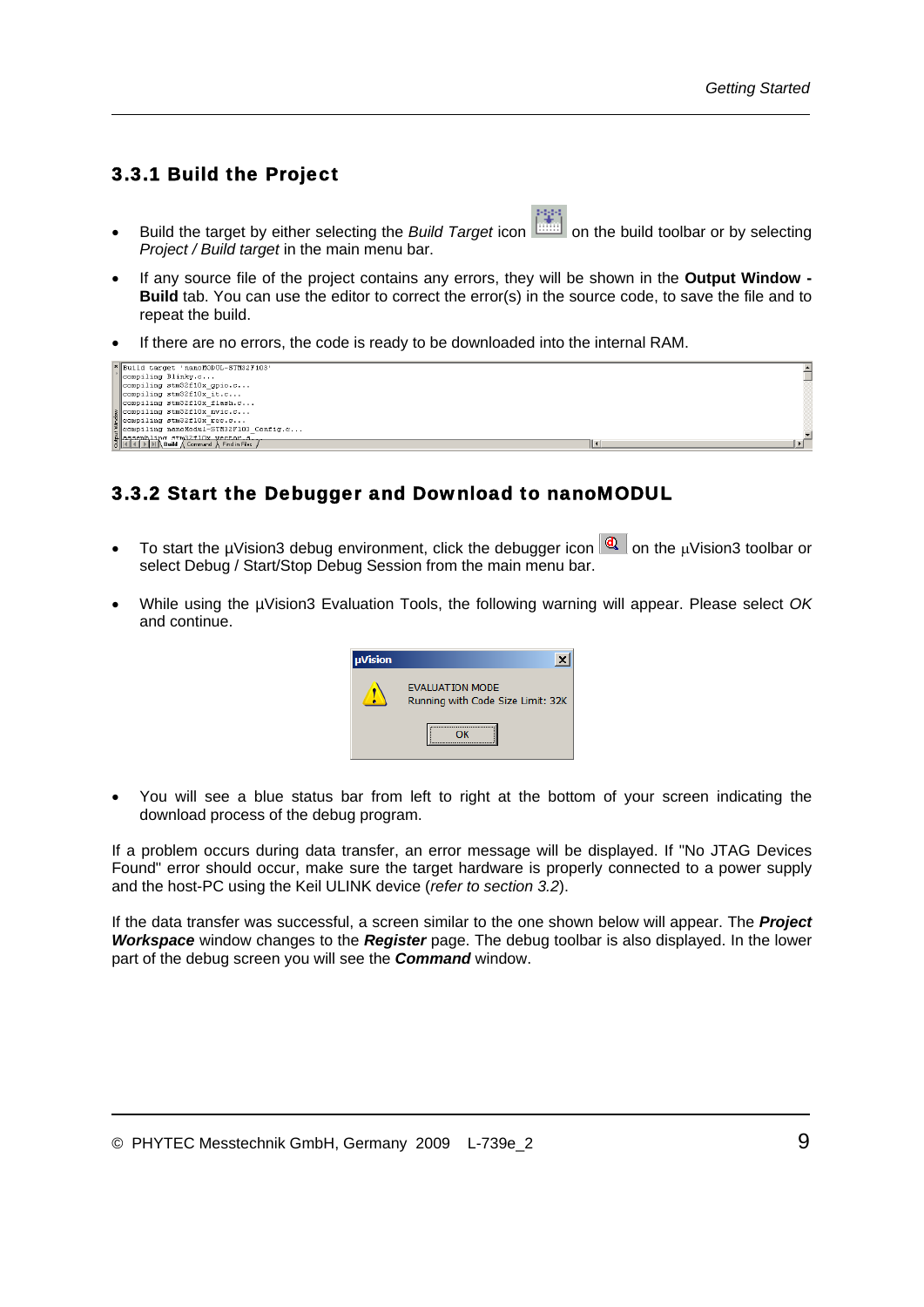|                                                                                                                                                                                                                                                                |                                                                                                                                                                                                                                                                                             |               | We Blinky - uVision3 - [D:\ _ Products\PCM\PCM-044 nanoMODUL-STM32F103\Manuals\Quickstart\Demos\Blinky\Blinky.c]                                                                                                                                                                                                                                                                                                                                                                                                                                                                                                                                                                                                                                                                          | $-10x$                      |  |  |
|----------------------------------------------------------------------------------------------------------------------------------------------------------------------------------------------------------------------------------------------------------------|---------------------------------------------------------------------------------------------------------------------------------------------------------------------------------------------------------------------------------------------------------------------------------------------|---------------|-------------------------------------------------------------------------------------------------------------------------------------------------------------------------------------------------------------------------------------------------------------------------------------------------------------------------------------------------------------------------------------------------------------------------------------------------------------------------------------------------------------------------------------------------------------------------------------------------------------------------------------------------------------------------------------------------------------------------------------------------------------------------------------------|-----------------------------|--|--|
|                                                                                                                                                                                                                                                                |                                                                                                                                                                                                                                                                                             |               | El Elle Edit View Project Debug Flash Peripherals Tools SVCS Window Help                                                                                                                                                                                                                                                                                                                                                                                                                                                                                                                                                                                                                                                                                                                  | <b>JEIX</b>                 |  |  |
| 省房屋部                                                                                                                                                                                                                                                           |                                                                                                                                                                                                                                                                                             |               | 3 晒 图   2 2   年 年 万 % % % %   隔                                                                                                                                                                                                                                                                                                                                                                                                                                                                                                                                                                                                                                                                                                                                                           |                             |  |  |
| $2\pi$                                                                                                                                                                                                                                                         |                                                                                                                                                                                                                                                                                             |               | <b>NORRA DE EL QUE DE EL GUE</b>                                                                                                                                                                                                                                                                                                                                                                                                                                                                                                                                                                                                                                                                                                                                                          |                             |  |  |
| Project Workspace                                                                                                                                                                                                                                              |                                                                                                                                                                                                                                                                                             | $~<$ $\times$ | OIE /************************* (C) COPYRIGHT 2009 PHYTEC Messtechnik ***********************                                                                                                                                                                                                                                                                                                                                                                                                                                                                                                                                                                                                                                                                                              |                             |  |  |
| Register<br>$\Xi$ Core                                                                                                                                                                                                                                         | Value                                                                                                                                                                                                                                                                                       |               | 02<br>* File Name<br>: main.c<br>03<br>$+$ Author<br>: Marc Dzierzawa / Andrej Voth                                                                                                                                                                                                                                                                                                                                                                                                                                                                                                                                                                                                                                                                                                       |                             |  |  |
| R0<br>R1<br>R <sub>2</sub><br>B <sub>3</sub><br>R4<br>85<br>B <sub>6</sub><br>R7<br>R8<br>R9<br>R10<br><b>R11</b><br>R12<br>R13 (SP)<br>R14 (LR)<br>R15 (PC)<br>E-PSR<br>E-Banked<br>$E-S$ ystem<br>E-Internal<br>Mode<br>Privilege<br>Stack.<br>States<br>Sec | 0x0800014d<br>0x20000408<br>0x00000000<br>0x08001359<br>0x0000139c<br>0x0800139c<br>0x0c9f60b1<br>Dxc8990632<br>Oxfmmm<br>0x2000015c<br>0x0f395d01<br>Doel268674<br>0xe000e000<br>0x20000408<br>0x0800133b<br>0x0800014c<br>0x61000000<br>Thread<br>Privileged<br>MSP<br>1618<br>0.00016180 |               | * Version<br>04<br>$1 - V1.0$<br>05<br>$+$ Date<br>: 13.02.2009<br>06<br>* Description<br>: Main program.<br>07<br>00<br>09<br>10<br>#include "stm32f10x lib.h"<br>11<br>#include "nanoModul-STM32F103 Config.h"<br>12<br>13<br>14<br>15<br>16<br>17<br>18<br>19<br>void Delay (vu32 nCount) ;<br>20<br>21<br>22<br>23<br>24<br>25<br>* Function Name : main<br>* Description<br>26<br>: Main program.<br>27<br>* Input<br>: None<br>28<br>4 Output<br>: None<br>29<br>* Return<br>: None<br>30<br>int main(void)<br>31<br>32<br>33<br>// Configures the System Clocks<br>34<br>RCC Configuration();<br>35<br>36<br>// Configures Vector Table base location<br>37<br>NVIC Configuration();<br>38<br>39<br>40<br>// Configures the GPIOs<br>41<br>GPIO Configuration();<br>$\frac{47}{4}$ |                             |  |  |
| <b>P</b> Fire                                                                                                                                                                                                                                                  | <b>EL LOB</b><br><b>Hilfu</b>                                                                                                                                                                                                                                                               | US Te         | Binky c                                                                                                                                                                                                                                                                                                                                                                                                                                                                                                                                                                                                                                                                                                                                                                                   |                             |  |  |
|                                                                                                                                                                                                                                                                | INCREMENTAL<br>LOAD .\Obj\Blinky.axf<br>// Download                                                                                                                                                                                                                                         |               |                                                                                                                                                                                                                                                                                                                                                                                                                                                                                                                                                                                                                                                                                                                                                                                           |                             |  |  |
| d, main                                                                                                                                                                                                                                                        |                                                                                                                                                                                                                                                                                             |               |                                                                                                                                                                                                                                                                                                                                                                                                                                                                                                                                                                                                                                                                                                                                                                                           |                             |  |  |
| <b>Window</b><br>$\mathcal{D}$                                                                                                                                                                                                                                 |                                                                                                                                                                                                                                                                                             |               |                                                                                                                                                                                                                                                                                                                                                                                                                                                                                                                                                                                                                                                                                                                                                                                           |                             |  |  |
| R                                                                                                                                                                                                                                                              |                                                                                                                                                                                                                                                                                             |               | ASSIGN DreakDisable DreakEnable DreakKill DreakList DreakSet DreakAccess COVERAGE DEFINE DIR Display Enter EVALuate EXIT FUNC Go INCLUDE IRLOG KILL                                                                                                                                                                                                                                                                                                                                                                                                                                                                                                                                                                                                                                       | Ξ<br>$\left  \cdot \right $ |  |  |
| 8   E E   E   E   Naild A Command A Find in Files /                                                                                                                                                                                                            |                                                                                                                                                                                                                                                                                             |               | ⊪                                                                                                                                                                                                                                                                                                                                                                                                                                                                                                                                                                                                                                                                                                                                                                                         |                             |  |  |
| Ready                                                                                                                                                                                                                                                          |                                                                                                                                                                                                                                                                                             |               | NUM<br>LLINK Cortex Debugger<br>1:0.00016180.96c 1:32 C:1                                                                                                                                                                                                                                                                                                                                                                                                                                                                                                                                                                                                                                                                                                                                 | RIW                         |  |  |

You may need to open, resize and /or move some windows to make your screen look similar to the screen capture. You can open inactive windows by choosing the desired window from the *View* pull down menu.

The debugger will run to the *'main'* function and stop automatically. Notice the yellow arrow pointing to the first command in the *'main'* function. Also notice the program counter R15 (**PC**) within the **Project Window – Register** page showing the start address of the *'main'* function.

• Click on the *Run* icon and the program will run.

Successful execution of the program will blink LED D1 on the nanoMODUL.

|       | $x +$<br>×<br>-ô<br>U1<br>u |
|-------|-----------------------------|
| D1 C1 | UŻ<br>22                    |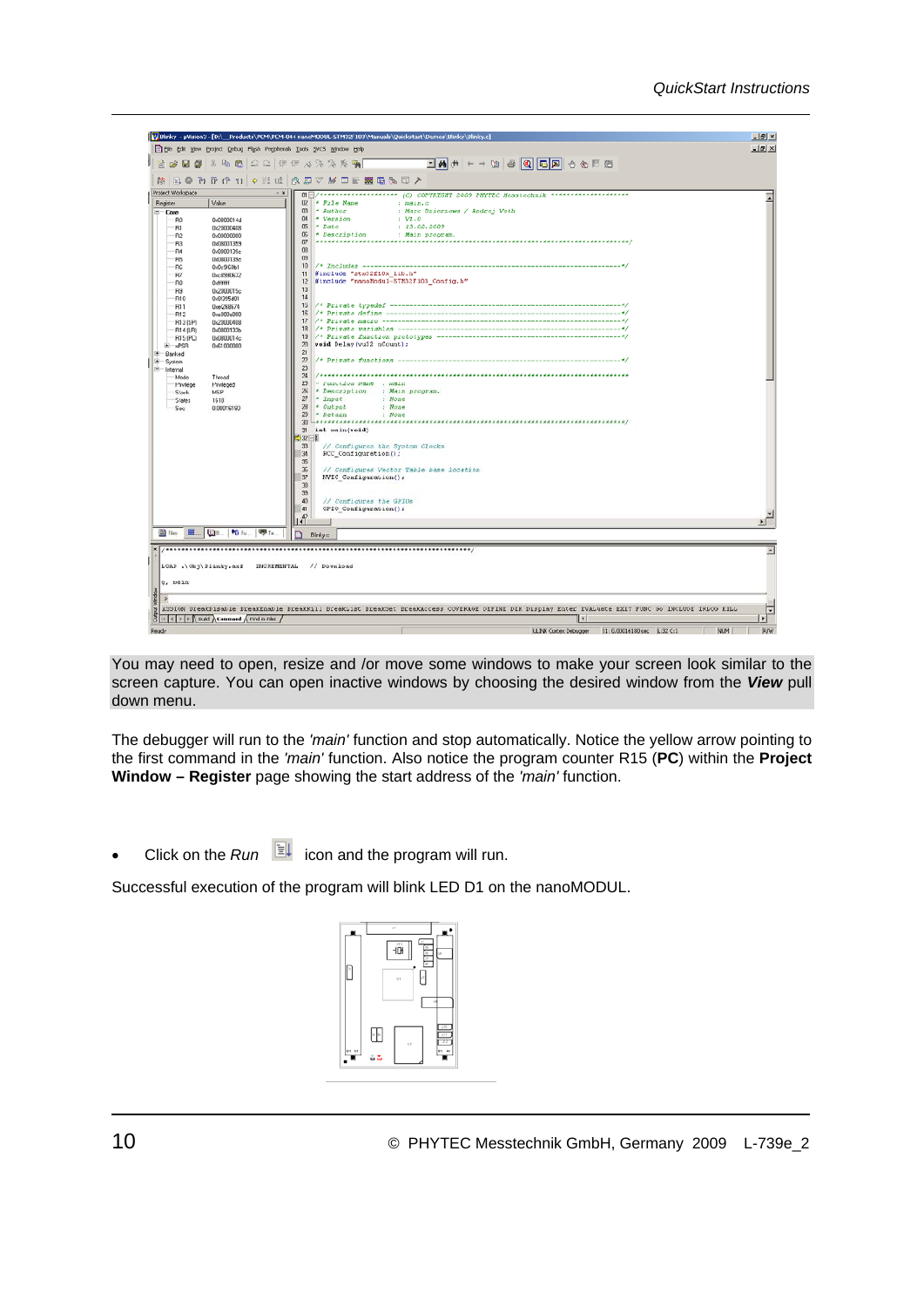# <span id="page-14-0"></span>4 Debugging

What you will learn with this example:

- familiarizing yourself with simple debug functions provided by the Keil µVision3 debug environment
- downloading example user code in the nanoMODUL

This Debugging section provides a basic introduction to the debug functions included in the Keil ARM/µVision3 evaluation tool chain. For a more detailed description of the debugging features, please refer to the appropriate manuals provided by Keil.

## 4.1 Keil µVision3 Debug Features

• The *Debugger* window toolbar gives access to the following debug commands: *Reset*, *Run*, *Stop*, *Step Into, Step Over*, *Step Out* and *Run to Cursor line*.



- The first button on the debugger toolbar is the *Reset* button. The *Reset* command sets the program counter to 0.
- The button to the right of the Reset button starts the *Run*  $\overline{E}$  command. Clicking this button runs the program without active debug functions. To stop program execution at a desired point, a breakpoint can be placed before the *Run* button is pushed.
- The next button on the debugger toolbar is the *Stop* button. The *Stop* button interrupts and stops the running program at an undetermined location.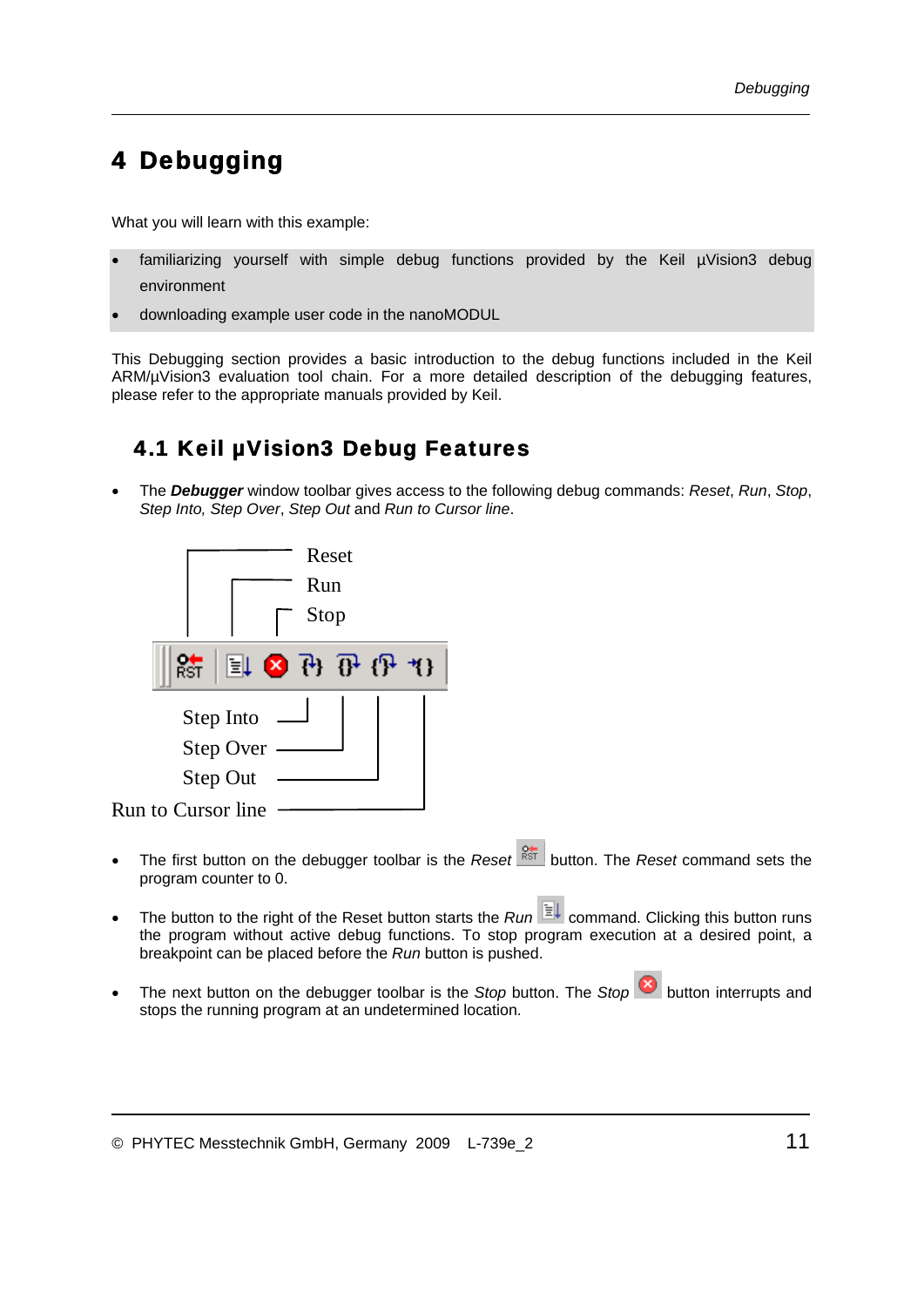The first button allowing exact control of the program execution is the *Step Into*  $\begin{pmatrix} +1 \\ 1 \end{pmatrix}$  button.

The *Step Into* command performs the execution of the command line to which the *Current-Statement Arrow* points. This can be a C command line or a single assembler line, depending on the current display mode. If the command line is a function call, *Step Into* jumps to the C function or subroutine, enabling you to explore the code contained in the accessed subroutine.

The *Step Over*  $\boxed{0^4}$  button is next on the debugger toolbar.

The *Step Over* command executes the command line, to which the *Current-Statement Arrow* points. This can be a C command line or a single assembler line, depending on the current display mode. If the command line is a function call, the function will be executed without single stepping into the function.

• The next button is the *Step Out* button.

*Step Out* is used to exit a function you are currently in. *Step Out* is very useful if you find yourself in a function you are not interested in and need to return quickly to your intended function.

The last button on the debugger toolbar performs the *Run to Cursor line* <sup>1</sup><sup>1</sup> command.

The *Run to Cursor line* command executes the program to the current cursor position within the code window. This allows use of the cursor line as a temporary breakpoint.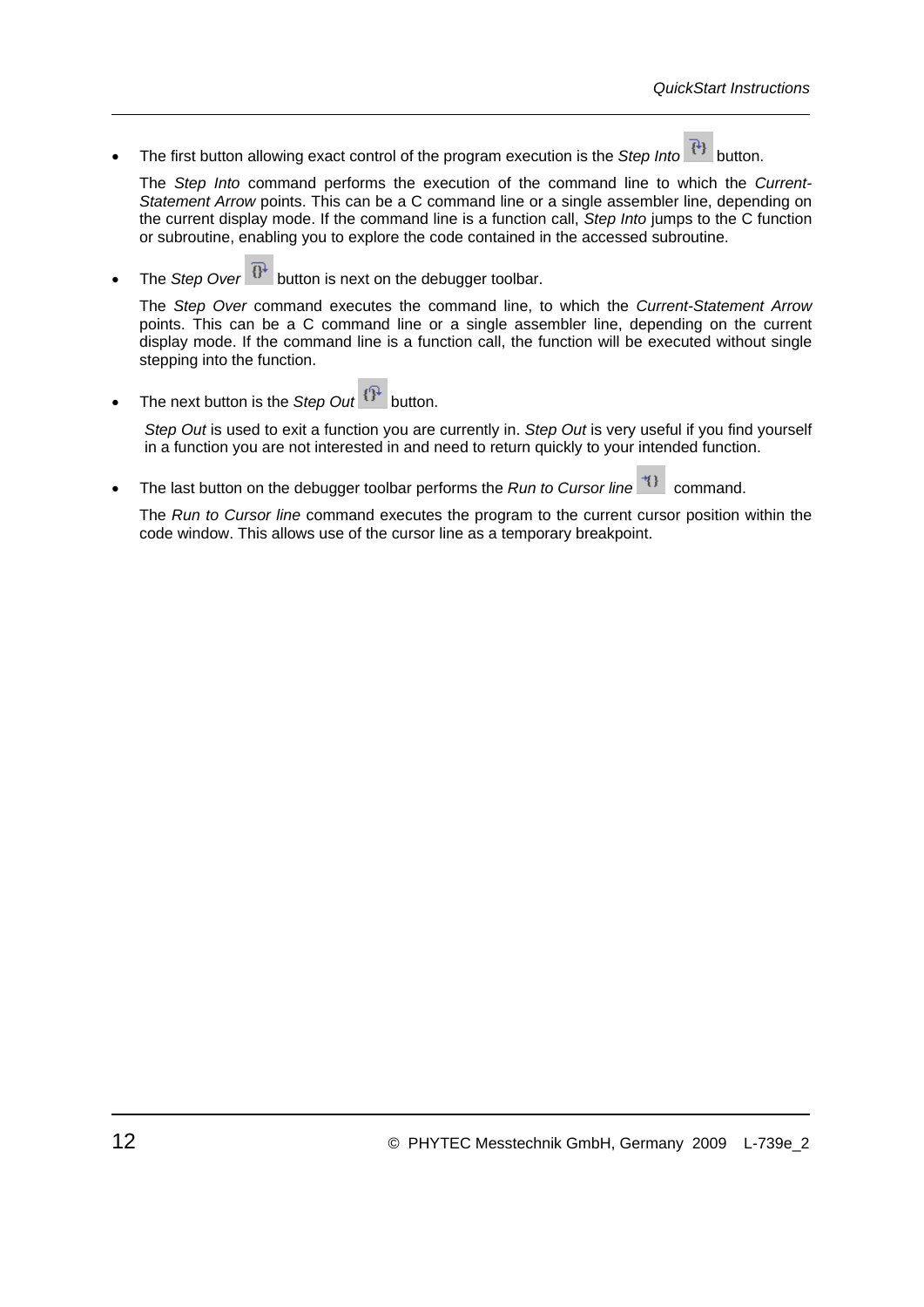## <span id="page-16-0"></span>4.2 Debugging Modes

If You have still Debug Session active, please stop it by clicking again the debugger icon  $\boxed{a}$  on the μVision3 toolbar or selecting again Debug / Start/Stop Debug Session from the main menu bar. Be sure that nanoMODUL-STM32F103 is selected in Project Workspace:



The µVision3 Debugger offers two operating modes that can be selected in the *Project / Options for Target 'nanoMODUL-STM32F103'* dialog under Tab 'Debug':

| Options for Target 'nanoMODUL-STM32F103'                                                                                    | $\boldsymbol{\mathsf{x}}$                                                                                                  |
|-----------------------------------------------------------------------------------------------------------------------------|----------------------------------------------------------------------------------------------------------------------------|
| Device   Target   Output   Listing   User   C/C++   Asm                                                                     | Linker<br>Debug   Utilities                                                                                                |
| Use Simulator<br>Settings<br>о<br>Limit Speed to Real-Time                                                                  | © Use: ULINK Cortex Debugger<br>Settings                                                                                   |
| Load Application at Startup<br>$\nabla$ Run to main(1)<br>Ⅳ<br>Initialization File:<br>Edit<br>$\cdots$                     | $\Box$ Run to main()<br>Load Application at Startup<br>п<br>Initialization File:<br>.\nanoModul-STM32F103.ini<br>Edit      |
| Restore Debug Session Settings:<br>$\nabla$ Toolbox<br>Breakpoints<br>⊽<br><b>▽</b> Watchpoints & PA<br>Memory Display<br>⊽ | Restore Debug Session Settings-<br>$\nabla$ Toolbox<br>$\nabla$ Breakpoints<br>$\nabla$ Watchpoints<br>Memory Display<br>☞ |
| CPLL DLL:<br>Parameter:<br>SARMCM3.DLL                                                                                      | Driver DLL:<br>Parameter:<br>SARMCM3.DLL                                                                                   |
| Dialog DLL:<br>Parameter:<br>DARMSTM.DL<br>-pSTM32F103ZE                                                                    | Dialog DLL:<br>Parameter:<br>TARMSTM.DLL -pSTM32F103ZE                                                                     |
| 0K                                                                                                                          | Defaults<br>Help<br>Cancel                                                                                                 |

• The **Simulator** allows PC-based simulation of most features of the STM32F103 microcontroller without actually having target hardware. You can test and debug your embedded application before the hardware is ready. µVision3 simulates a wide variety of peripherals, including external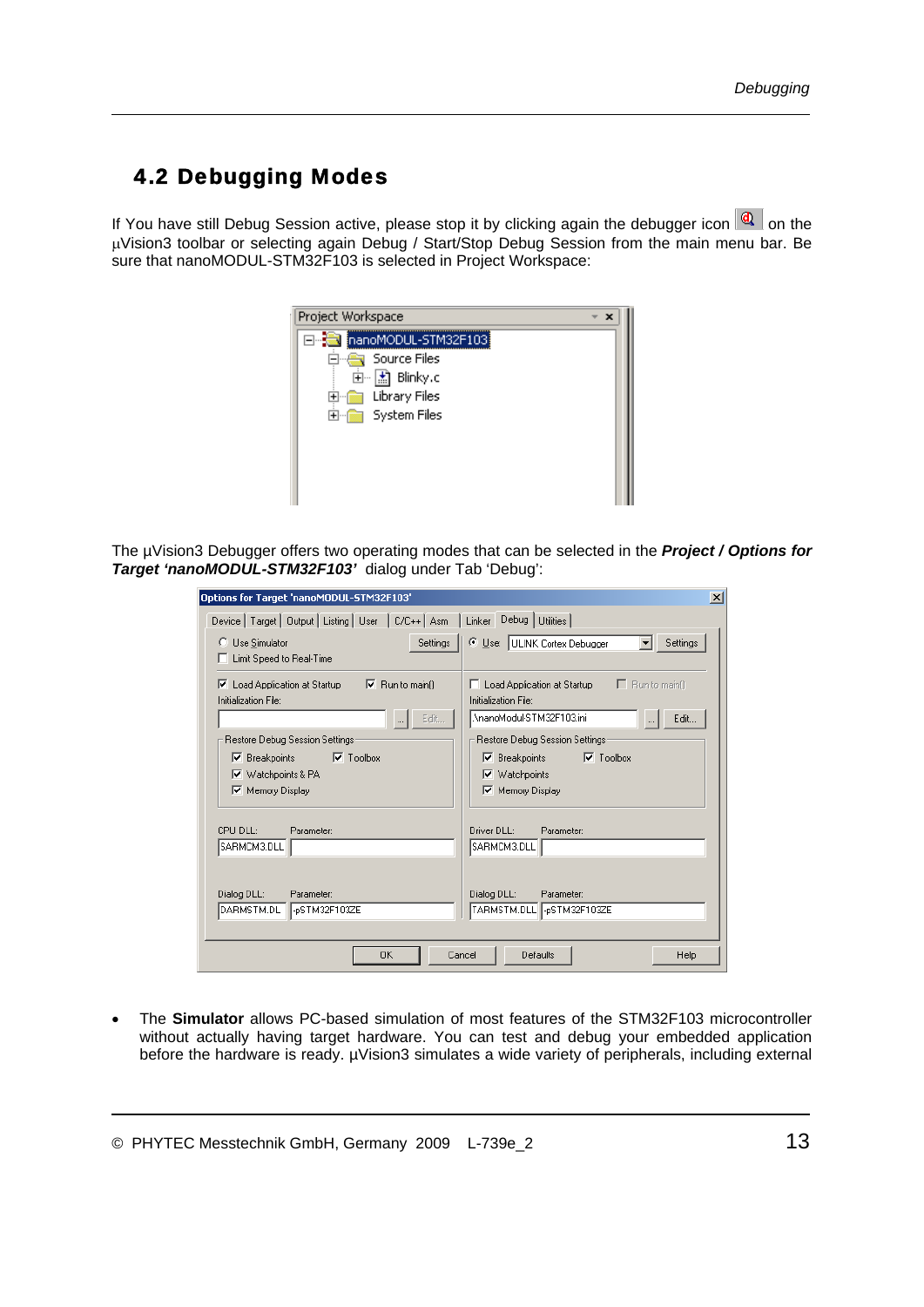I/O and timers. The peripheral set is configured when you select a CPU from the device database for your target.

• USB-JTAG debugging interface adapters such as the **Keil ULINK** allow target-based debugging. With the ULINK interface you may connect directly to the target hardware using the JTAG interface. Debugging on the target hardware also enables the testing of peripheral components of the application and real-time program execution.

The **Blinky** demo in this section utilizes the **ULINK Cortex Debugger** environment.

• The **ULINK Cortex Debugger** settings can be viewed by selecting the *Settings* button:

| <b>Cortex-M Target Driver Setup</b>                                                 |                   |                                   |                                                        |                                                                | $\vert x \vert$ |
|-------------------------------------------------------------------------------------|-------------------|-----------------------------------|--------------------------------------------------------|----------------------------------------------------------------|-----------------|
| Debug   Trace   Flash Download                                                      |                   |                                   |                                                        |                                                                |                 |
| ULINK USB - JTAG/SW Adapter                                                         |                   | JTAG Device Chain:                |                                                        |                                                                |                 |
| Serial No: V0898MAE                                                                 |                   | <b>IDCODE</b>                     | Device Name                                            | Move<br>IR len                                                 |                 |
| ULINK Version: ULINK2                                                               | TD <sub>0</sub>   | <b>O</b> 0x3BA00477<br>0x06414041 | ARM CoreSight JTAG-DP<br>Unknown JTAG device           | 4<br>Up.<br>5                                                  |                 |
| Device Family: Cortex-M                                                             | TDI               |                                   |                                                        | Down                                                           |                 |
| Firmware Version: V1.37                                                             | G                 | Automatic Detection               | ID CODE:                                               |                                                                |                 |
| Port: JTAG<br>l⊠ swu                                                                | о                 | Manual Configuration              | Device Name:                                           |                                                                |                 |
| Max Clock: 1MHz<br>▼                                                                | Add               | Delete                            | IR len:<br>Update                                      |                                                                |                 |
| Debug<br>Connect & Reset Options<br>Connect: Normal<br><b>▽</b> Reset after Connect | Reset: Autodetect | $\overline{\phantom{a}}$          | Cache Options:<br>Cache Code<br>⊽<br>Cache Memory<br>⊽ | Download Options:<br>Verify Code Download<br>Download to Flash |                 |
|                                                                                     |                   | OΚ                                | Cancel                                                 | Help                                                           |                 |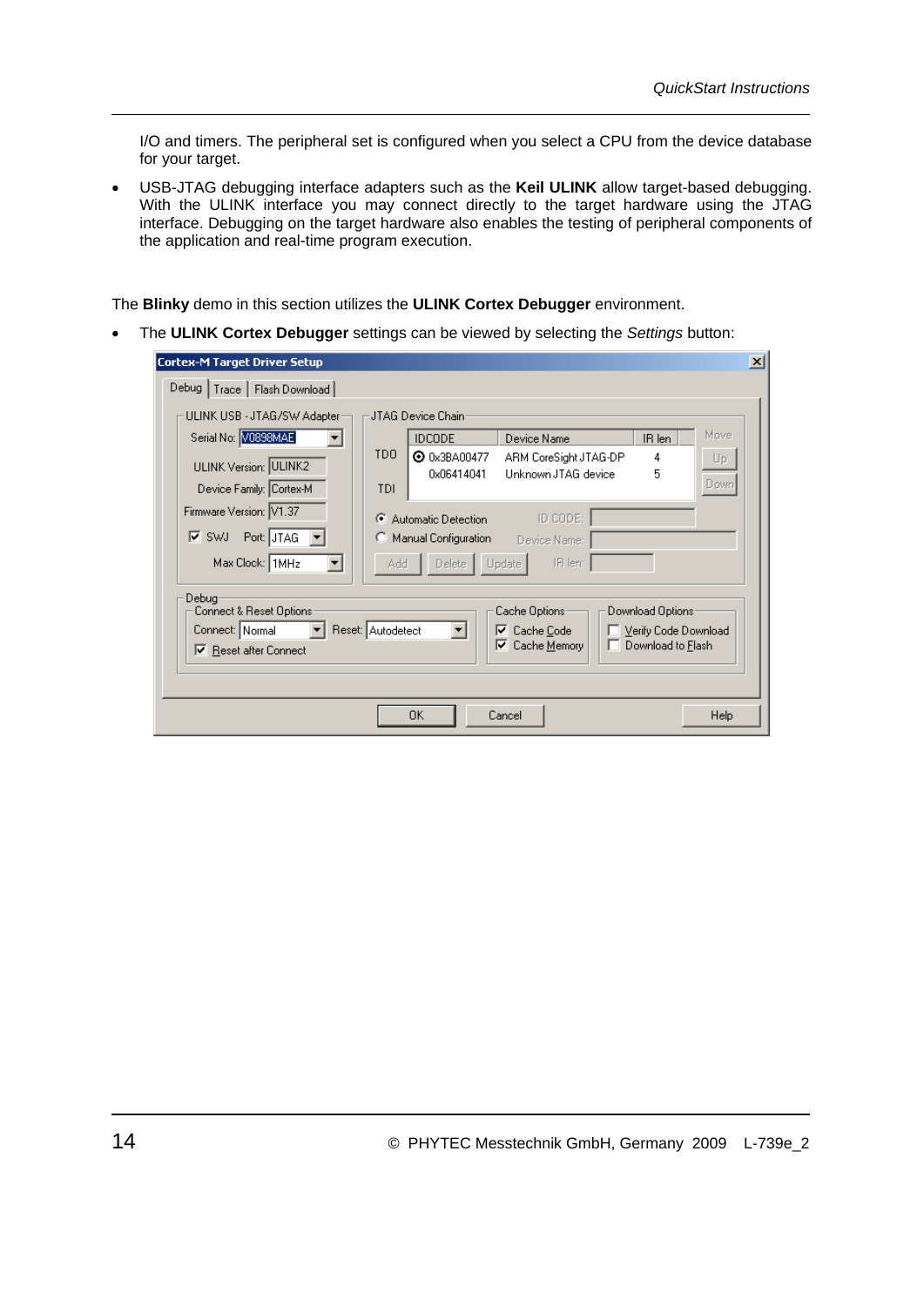## <span id="page-18-0"></span>4.3 Starting the Debugger

- Open the **Blinky** project as described in section 3.3
- In the **Select Target** pull-down menu select the *nanoMODUL-STM32F103* target.



- To start the ARM/µVision3 debug environment, click on the debugger icon  $\mathbb{Q}$  on the  $\mu$ Vision3 toolbar.
- Click on the *Run* icon and the program will run.

Successful execution of the program will blink LED D1 on the nanoMODUL.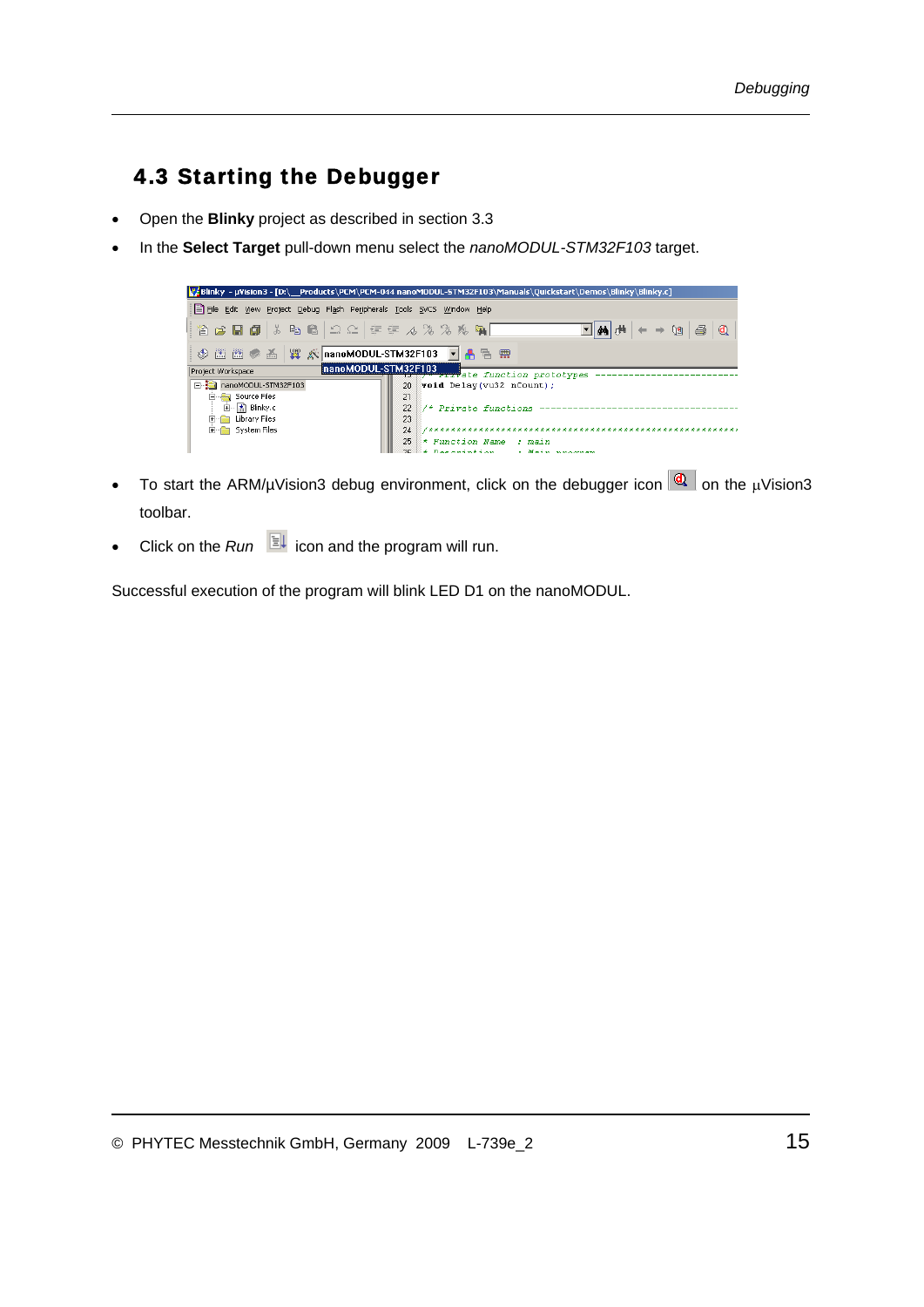# <span id="page-19-0"></span>5 Internal Flash Programming

What you will learn with this example:

• downloading example user code to internal Flash memory using ARM/µVision3 tools

#### 5.1 Loading the Blinky Application to internal Flash

This section shows how to download the *Blinky* executable into internal Flash of nanoMODUL

- Open the **Blinky** project as described in section 3.3
- In the **Select Target** pull-down menu be sure that the *nanoMODUL-STM32F103* target is selected.



- Download the code into Flash memory by either selecting the *Download to Flash Memory* icon on the build toolbar or in the main menu bar select *Flash / Download.*
- The individual steps of the Flash download procedure can be viewed at the bottom of the μVision3 **Output Window - Build** tab.
- Wait until the programming is complete. This is indicated by the **"Verify OK"** message. The download utility will perform a reset and code will execute without further user interaction.

| <b>Erase Done.</b>                                                                       |                     |             |                   |
|------------------------------------------------------------------------------------------|---------------------|-------------|-------------------|
|                                                                                          |                     |             |                   |
|                                                                                          |                     |             |                   |
| Programming Done.<br>For Verify OK.<br>Application running                               |                     |             |                   |
| $\triangleright$ $\triangleright$ <b>Build</b> $\wedge$ Command $\wedge$ Find in Files / |                     |             |                   |
| Ready                                                                                    | UI TNK ARM Debugger | $1:49$ C:13 | R/W<br><b>NUM</b> |

Successful execution of the program will blink LED D1 on nanoMODUL.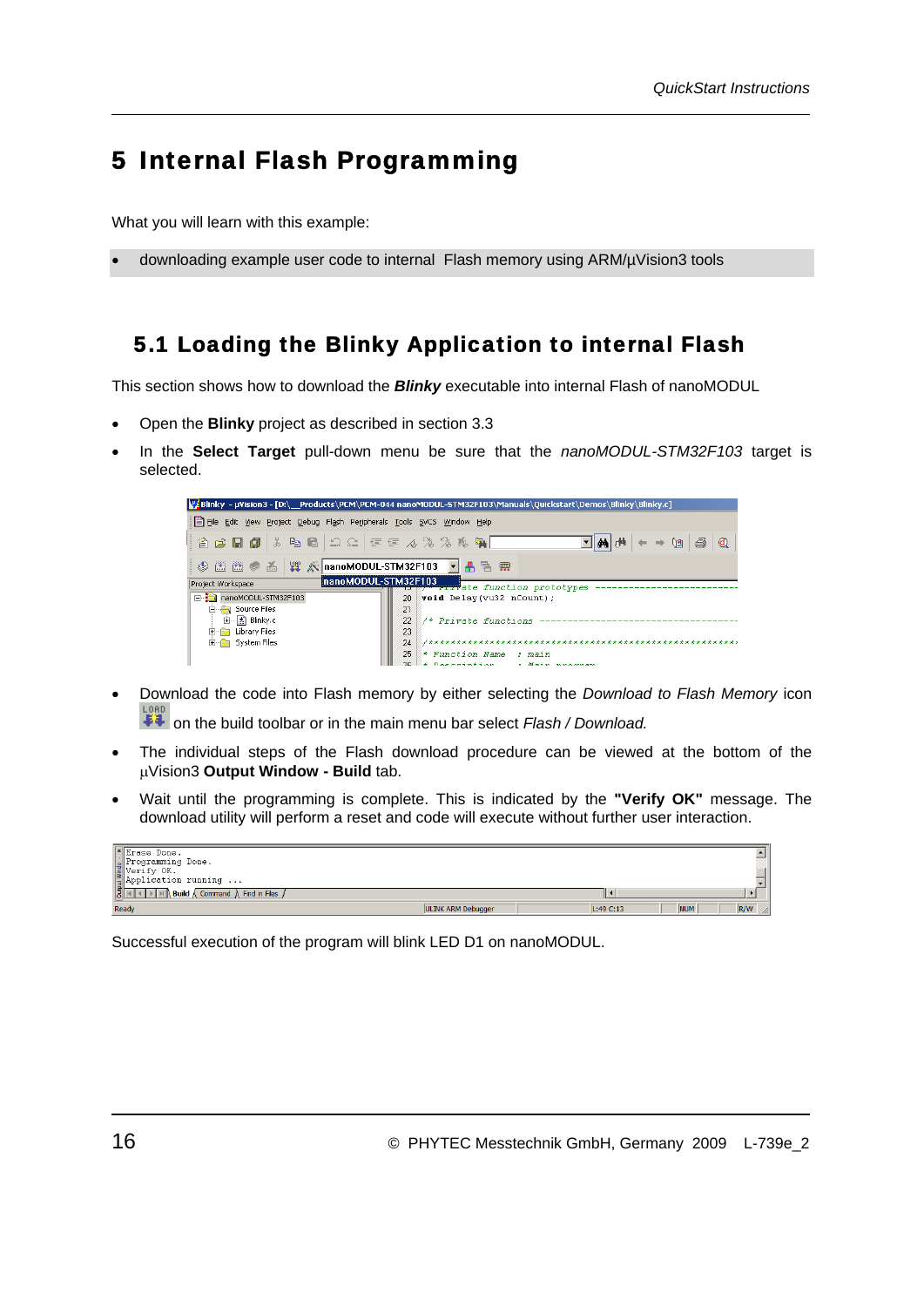# 6 Getting More Involved

What you will learn within this example:

• how to create a new project with the **Blinky** project as template

#### 6.1 Creating a New Project

For ease of creating a new project for the nanoMODUL-STM32F103 it is recommended that the given **Blinky** project is used as a template. The **Blinky** project already has the target, linker, compiler, debugger, and startup code correctly configured for the nanoMODUL-STM32F103 target. Here are some suggestions for getting started:

- Create a new directory for your project and copy the contents of **Blinky** into the new directory.
- From the **Project Workspace** you can manage components of your project and add or remove source files, add code libraries, etc… For example, add source code from the **Project Workspace** window by right-clicking on the *Source Code* folder and selecting *Add Files to Group 'Source Code'*.



• Advanced users can modify the target, compiler and linker settings from the Options for Target area by selecting the Options for Target icon  $\mathbb{R}$  on the build toolbar or from the main toolbar menu select Project / Options for the Target 'nanoMODUL-STM32F103'.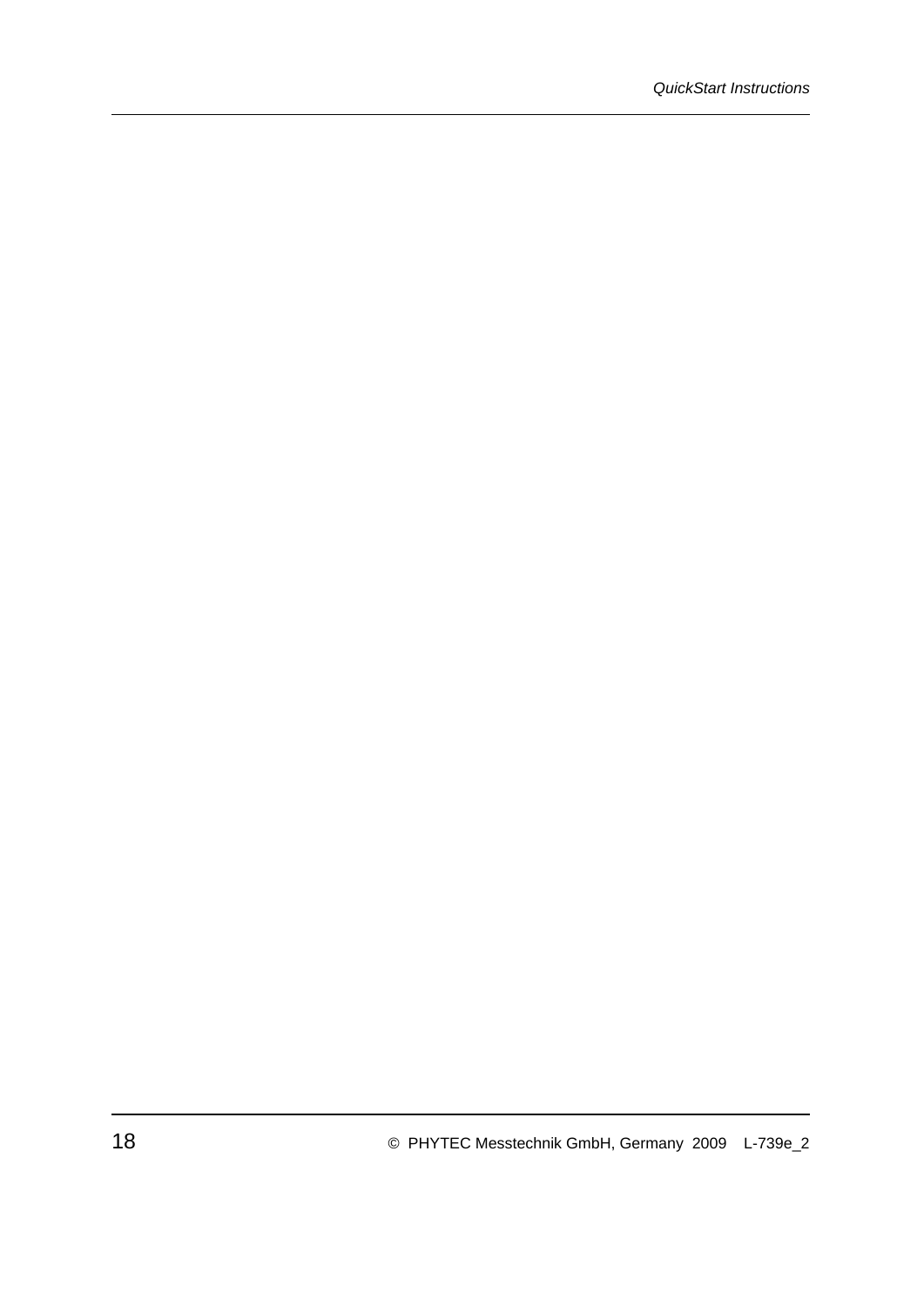| <b>Document:</b><br><b>Document number:</b> | nanoMODUL-STM32F103 QuickStart Instructions Keil<br>L-739e_2, August 2009 |
|---------------------------------------------|---------------------------------------------------------------------------|
| How would you improve this manual?          |                                                                           |
|                                             |                                                                           |
|                                             |                                                                           |
|                                             |                                                                           |
|                                             |                                                                           |
|                                             |                                                                           |
| Did you find any mistakes in this manual?   | page                                                                      |
|                                             |                                                                           |
|                                             |                                                                           |
|                                             |                                                                           |
|                                             |                                                                           |
| Submitted by:<br>Customer number:           |                                                                           |
| Name:                                       |                                                                           |
| Company:                                    |                                                                           |
| Address:                                    |                                                                           |
|                                             |                                                                           |
|                                             |                                                                           |

#### **Return to:**

PHYTEC Technologie Holding AG Robert-Koch-Str. 39 55129 Mainz Fax: +49 (6131) 9221-26 [support@phytec.de](mailto:support@phytec.de)